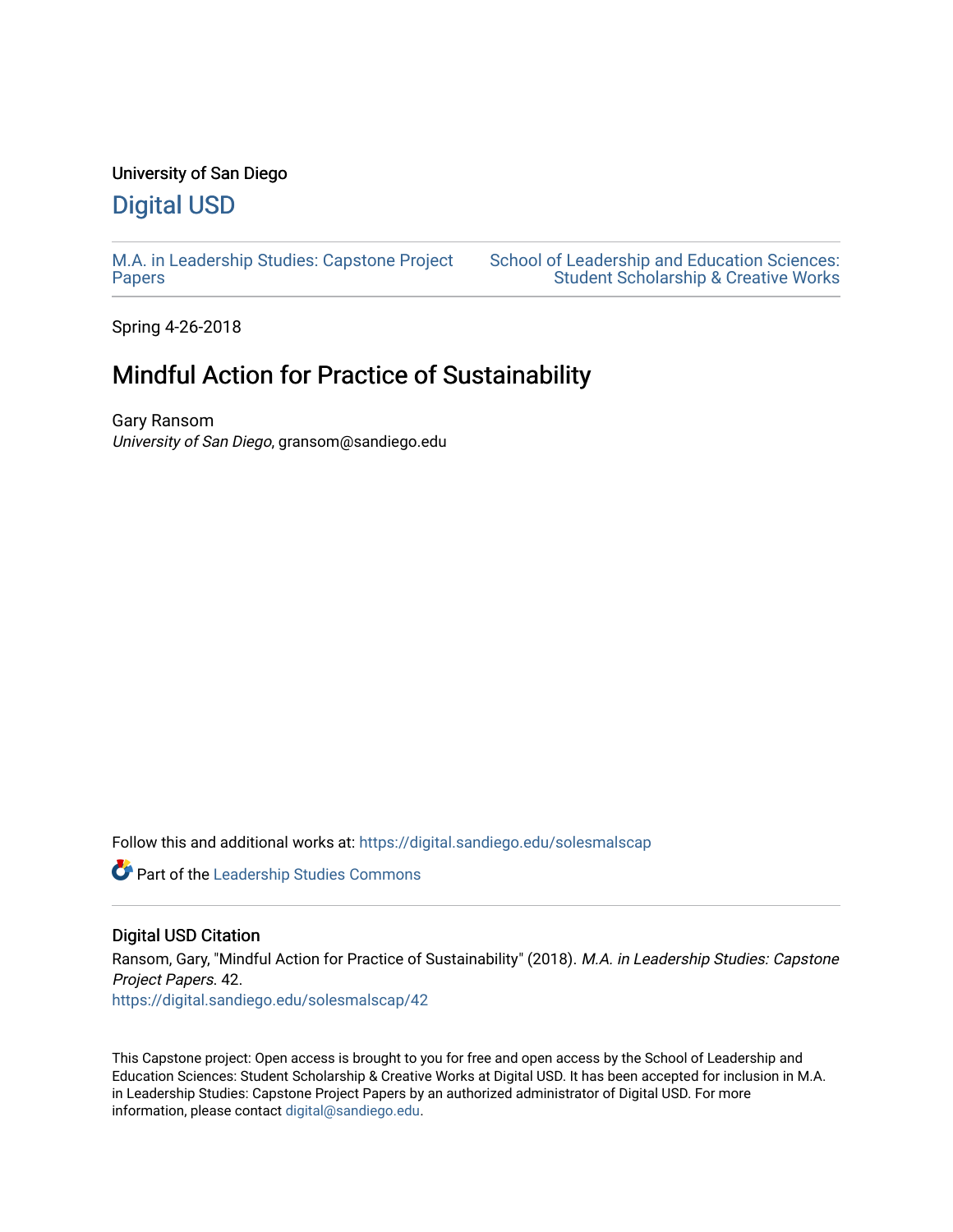# Mindful Action for Practice of

## **Sustainability**

### Gary W. Ransom

# University of San Diego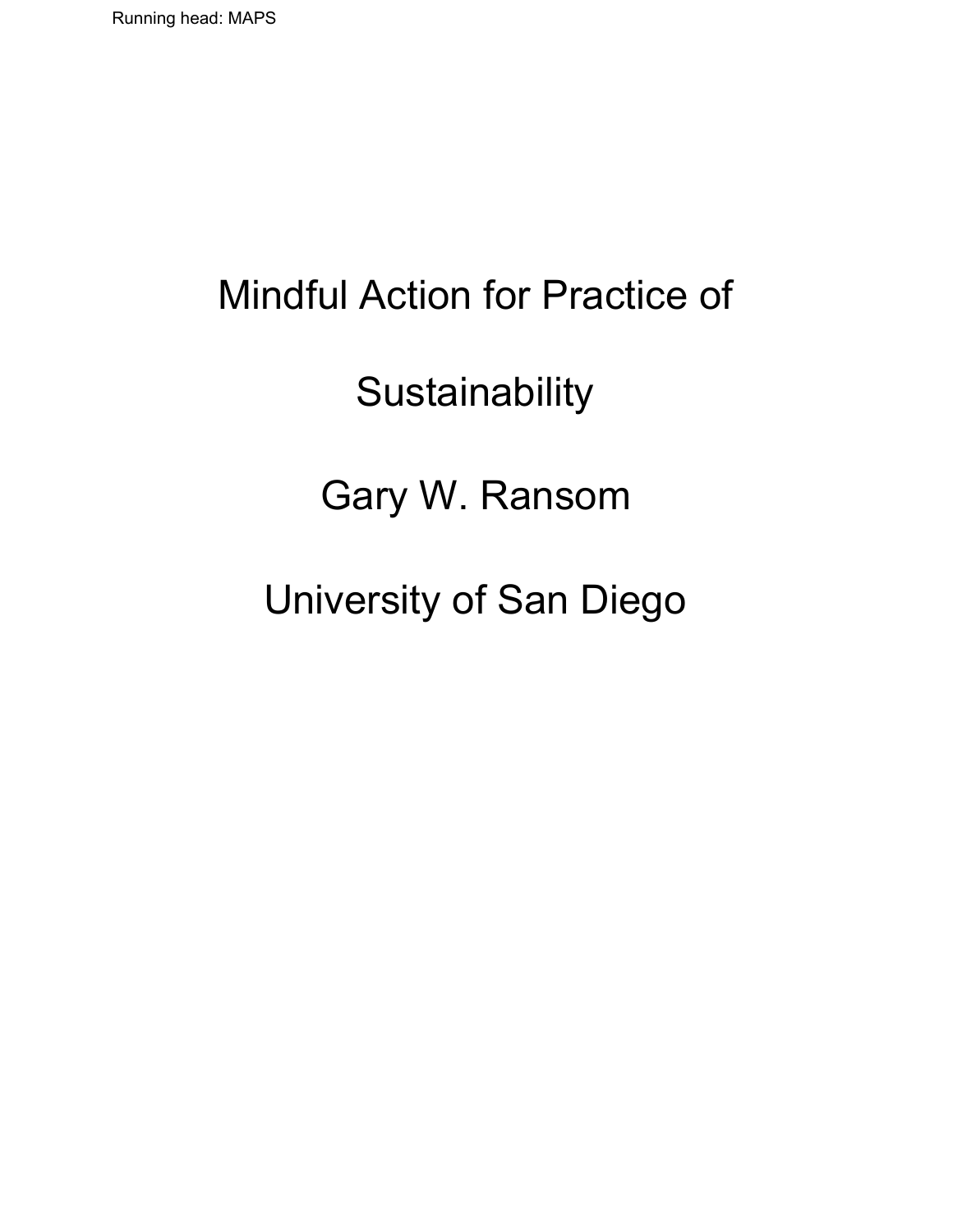#### **Abstract**

Considering that most of our employed society works the typical eight to nine hour job in a corporate setting, attaining a healthy lifestyle both in and out of the office is known to be unattainable. Much of this mindset of unattainability is due to the lack of an adequate workplace programs. Many employees are in desperate need of a program that is designed for their personal benefit and success. A program like such, caters to the success of the employees and employers and its programmed to carry on after the office doors are closed. A program that offers the proper tools and allows each employee and employer to go home to and continue to work on their physical and mental health. This paper explores the true essence and value of a successful and adequate workplace program. MAPS is a workplace model design that properly establishes the four main principles needed to follow in order to run a healthy, safe and stress free environment in the workplace.

Mindful Action for Practice of Sustainability, feeds to the idea of a guided model which, like an actual map, if followed, it can help reach one's desired destination. In addition to MAPS, there are several other aspects to which are key and essential to a successfully run workplace program. Similarly, SDT, Self Determination Theory, provides purposeful, theoretical and practical strategies; that can be implemented in any workplace setting. While focusing primarily on intrinsic, extrinsic and autonomous motivation, all three are motivations that directly correlate with MAPS and are beneficial for the health of an employee and the wellness in their workplace.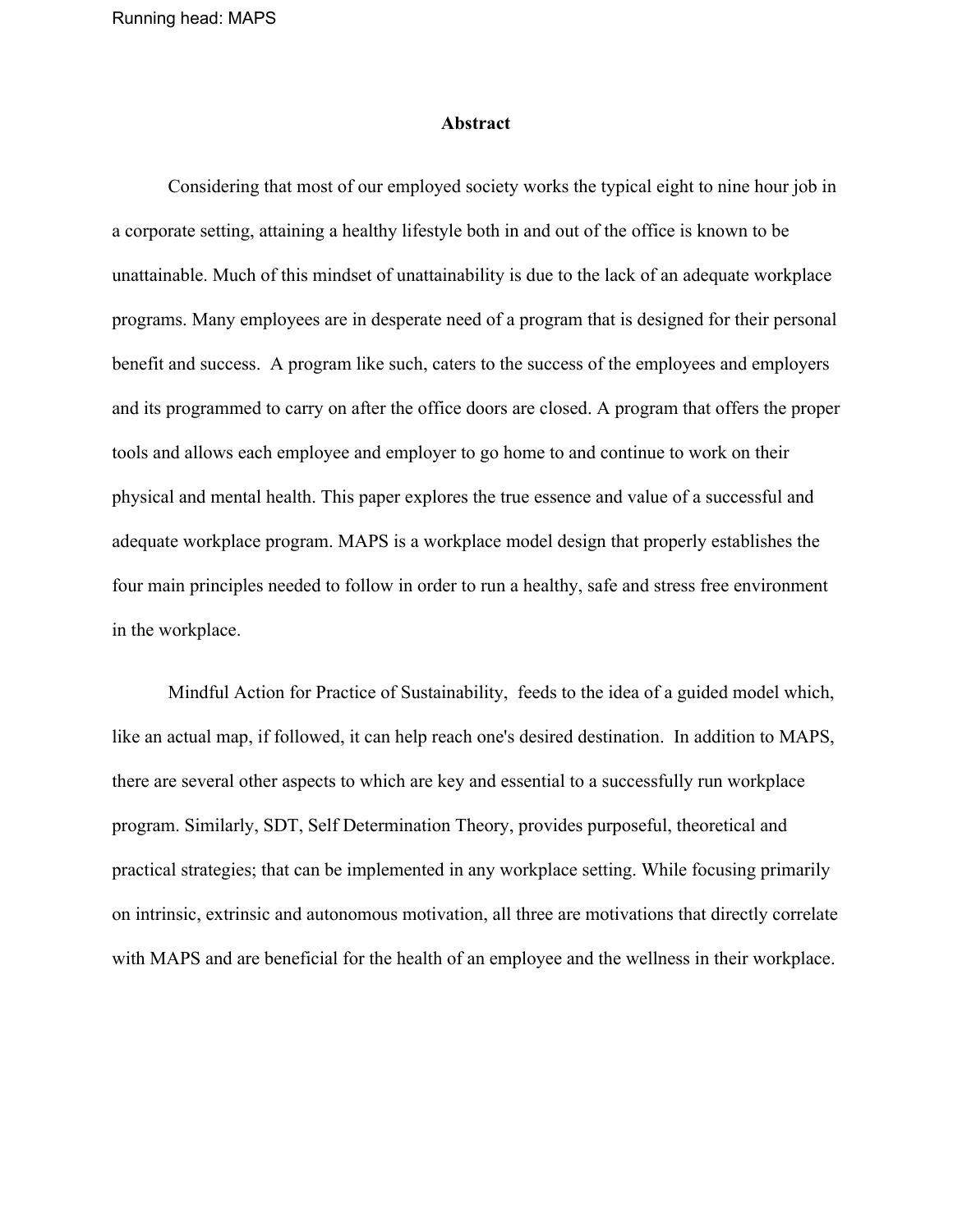#### **Background**

I've always had a passion for being active and helping others. This passion drove me to play college football and earn my bachelor's degree in Exercise Science with the emphasis in Kinesiology. With my main drive being, that I would have the proper skill sets and knowledge to help people with their health and performance. My passion continued growing the more I learned and studied after earning my degree and, therefore, I became a personal trainer. I've turned my passion into a business to the point where I have been blessed to help many clients reach their highest potential both physically and mentally. My clients have seen success because of the large amount of weight they've lost, numerous being able to come off certain medications, all have continued an active and healthy lifestyle, and all have gained autonomy through a great sense of self-awareness with sleep, nutrition, recovery, and exercise. I've had clients see a lot of success because of the different ways we plan on how to reach their goals, and always staying true with the process. I challenge them in many ways that they have never been challenged before. We create a productive homeostasis from the foundations of compassion. I am compassionate for their schedule, individual needs, limitations, and specific goals. I offer tools that allowed them to access self- discovery by raising awareness of what held them back from reaching their goals. We go over what their daily schedule looks like to set them up for success and to no make them feel like sustaining a healthy lifestyle has to be another job. I ask the hard questions that required reflection which allows me to truly understand a person and it helps reveal their underlying motivation. When I had the opportunity to continue my education in leadership studies, I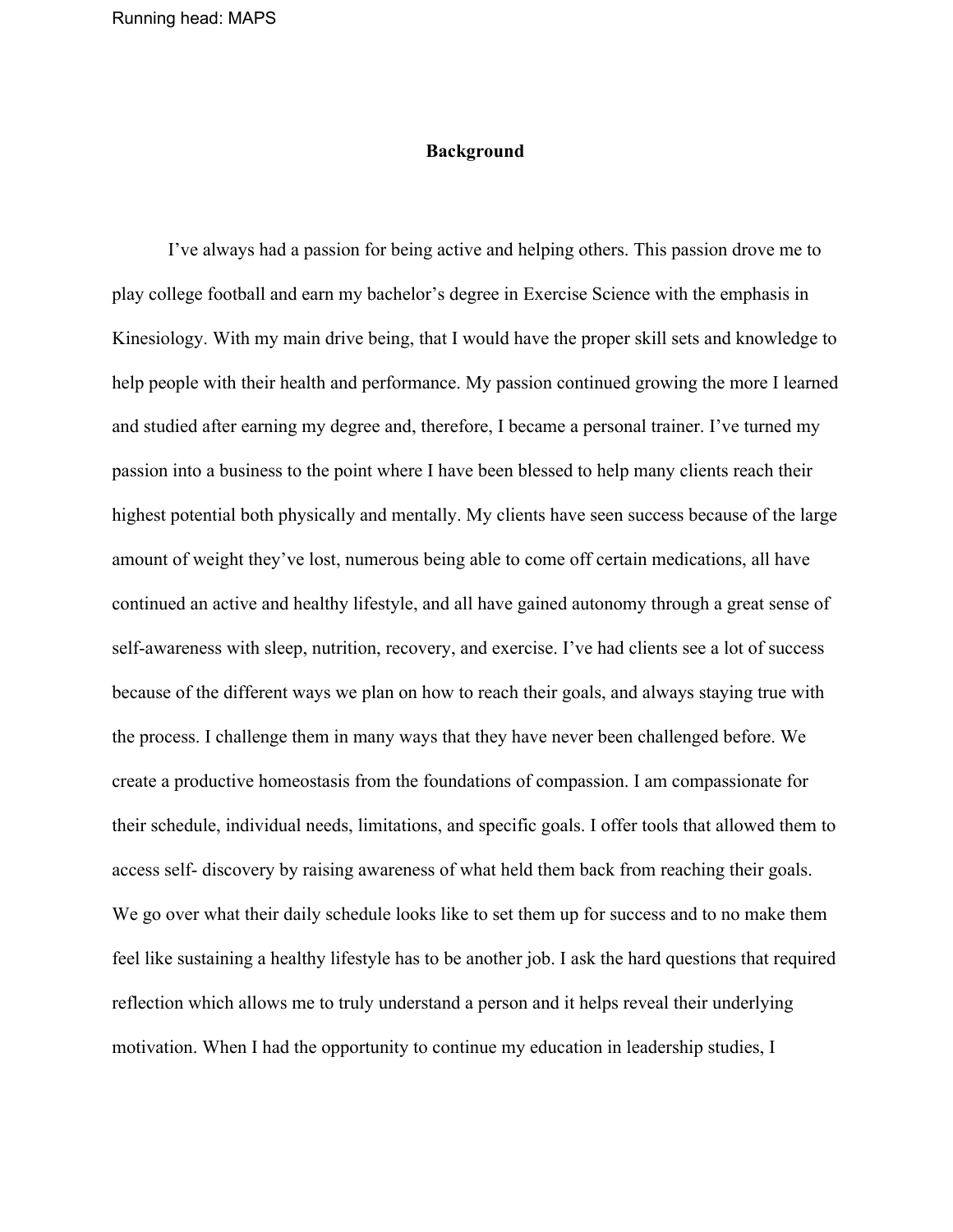envisioned helping people achieve their goals. I learned throughout this process that in order to help others I must be willing to work on myself daily. This concept allowed me to connect with my clients and embody a leadership style that is very unique. I found confidence through a vision to be a changemaker in the workplace.

#### **Problem statement**

Unhealthy lifestyles, such as inactivity, poor nutrition, tobacco use, and frequent alcohol consumption, is a direct cause of higher frequency in chronic diseases, such as diabetes, heart disease, and chronic pulmonary conditions. Chronic disease 's is developed over time due to our repetitive actions and they ultimately causes multiple below the surface issues. Expect limitations when chronic disease is prolonged from being attended to. When this is coupled with employees and employers being overworked and not aware of their current health conditions, they don't even know where to start when they are trying to create healthy habits. They create a fear of trainers and or competing schedules for a healthy lifestyle. It creates a massive cause for destruction. Stress is taking a major toll on the American workforce and mental models about self-care in the workplace and it is holding individuals back from attaining a sustainable healthy lifestyle.

#### **Analysis**

Currently most employee wellness programs are great at focusing on risk factor analysis, incentives, ROI and outside resources such as workout plans, nutrition plans, and hospital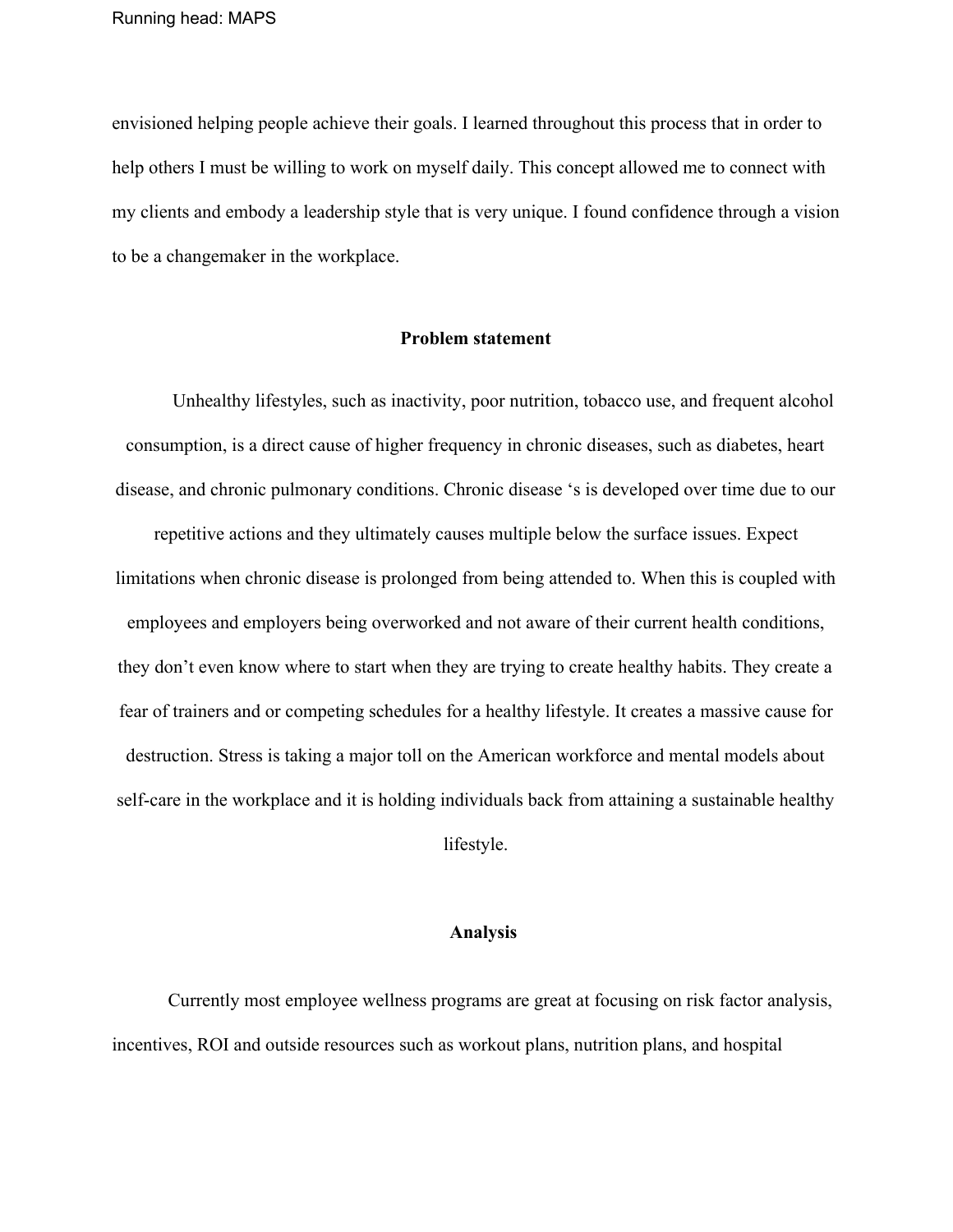network. Rarely do they offer self-awareness and mindful habits for a behavior change or do they make the programs sustainable. Building upon what most workplace wellness programs are doing, this program is to increase self-awareness and encourage an environment where the culture is to take responsibility for their health to optimize overall well-being, happiness, and performance. If the employees are not plagued by health issues**,** they are going to be happier, happier employees committed, when employees are committed, that drives production way up. I have deep compassion for the employees, CEO's, and owners because collectively there are abundance of hours being spent.

#### **Mission and vision**

My mission is to create a culture of self-awareness in the workplace that is supporting personal wellness, a balanced lifestyle, and fosters a commitment to the lifelong process of health. My vision is to provide self -educating, sustainable and adaptable programs and resources that promote quality of life and foster a culture for commitment, well- being, self-empowerment, and balance in and beyond the work environment. The goal is to make the wellness program a lifestyle, not another job. It is important to make the program accessible and simple. Offering onsite and offsite programs and class to increase participation will be key. Furthermore, making it convenient for the employees and providing compassion for their schedule is very powerful.

#### **Challenges**

One problem when examining wellness programs in the workplace is that there is no standard, can be affected by the systems at play, and there is no real definition of the term "wellness program." Playing devil's advocate, there is amazing opportunity to create a custom fit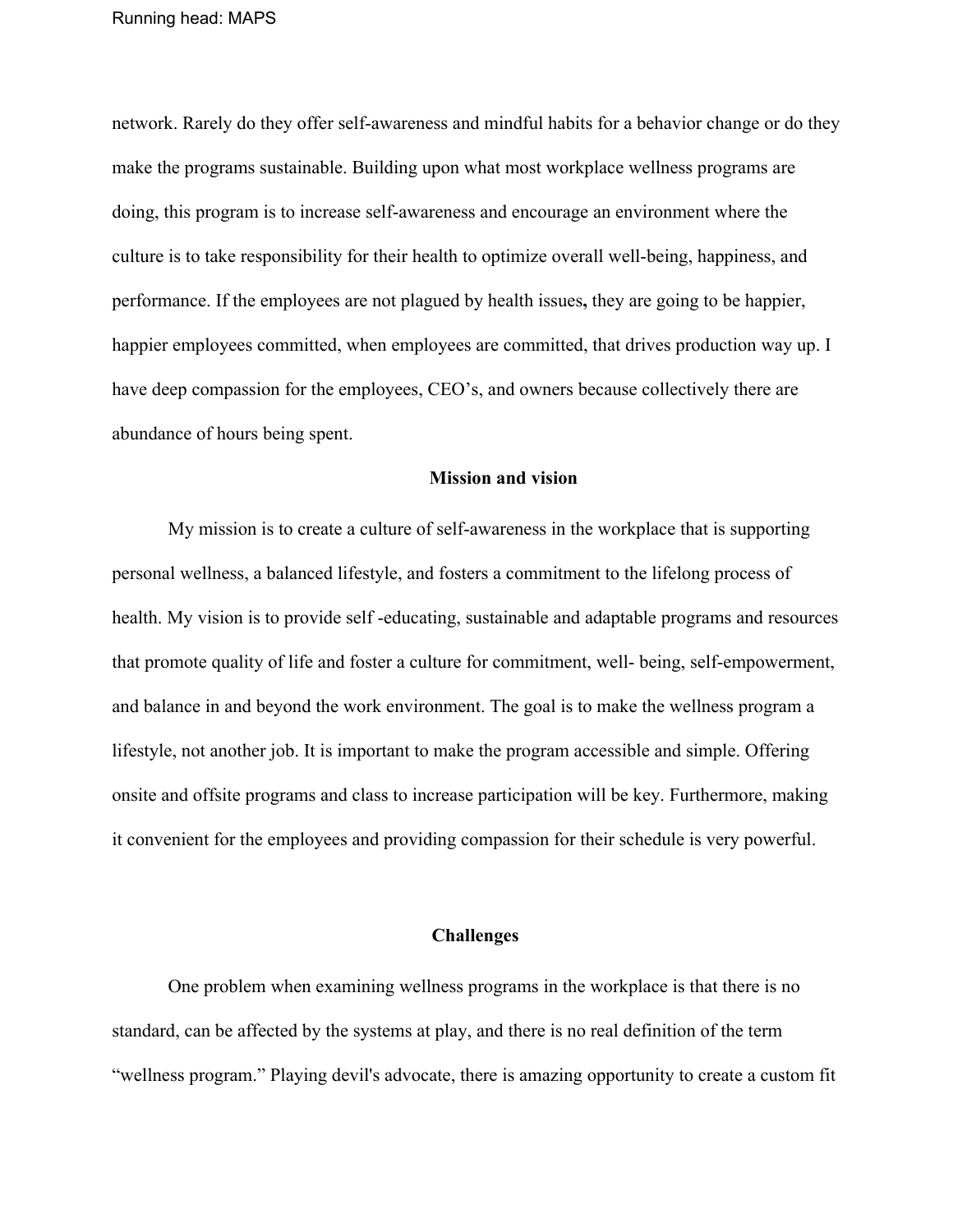wellness program. Custom fit wellness programs can be hard work but worth it. As a personal trainer, my clients see much better results when we create a plan together that doesn't have competing schedules, doesn't have conflict of interest, has personalized foods, has personalized goals, and the luxury of working from where the client is currently located. You could create the most amazing workplace wellness program but waste your effort and time because you did not commit time to the company.

For example, using preventive methods will help control unhealthy habits such as smoking, physical inactivity, stressful eating habits, hypertension, high cholesterol, depression and injuries. The impact of these conditions is worth trying to prevent. If preventive measures are not acted on, you can expect to continue to see high health risk factors, employee absenteeism, high stress, high injury rate, high insurance cost and more employee de commitment. The options are, buy into custom fit workplace wellness program or continue down a path of decommitted and unhealthy employers and employees. Employees will start to go against the culture of work, then take care of themselves and start putting their health first. Eventually, employees will have enough of being overworked and underappreciated. With this program, employees and employers will learn awareness around current habits that hold them back from being healthy. Often, personal narratives and mental models play the main role in process of the way we think. An example of a mental model is a person saying," I don't have enough time to work out". The foundation to retract these thoughts is built from awareness and consistency. Self-awareness will create habits that align with promoting self-care. To accomplish creating a heightened self-awareness around habits that hinder our ability to be healthy, we must first go in depth of what self-awareness would look like in the workplace.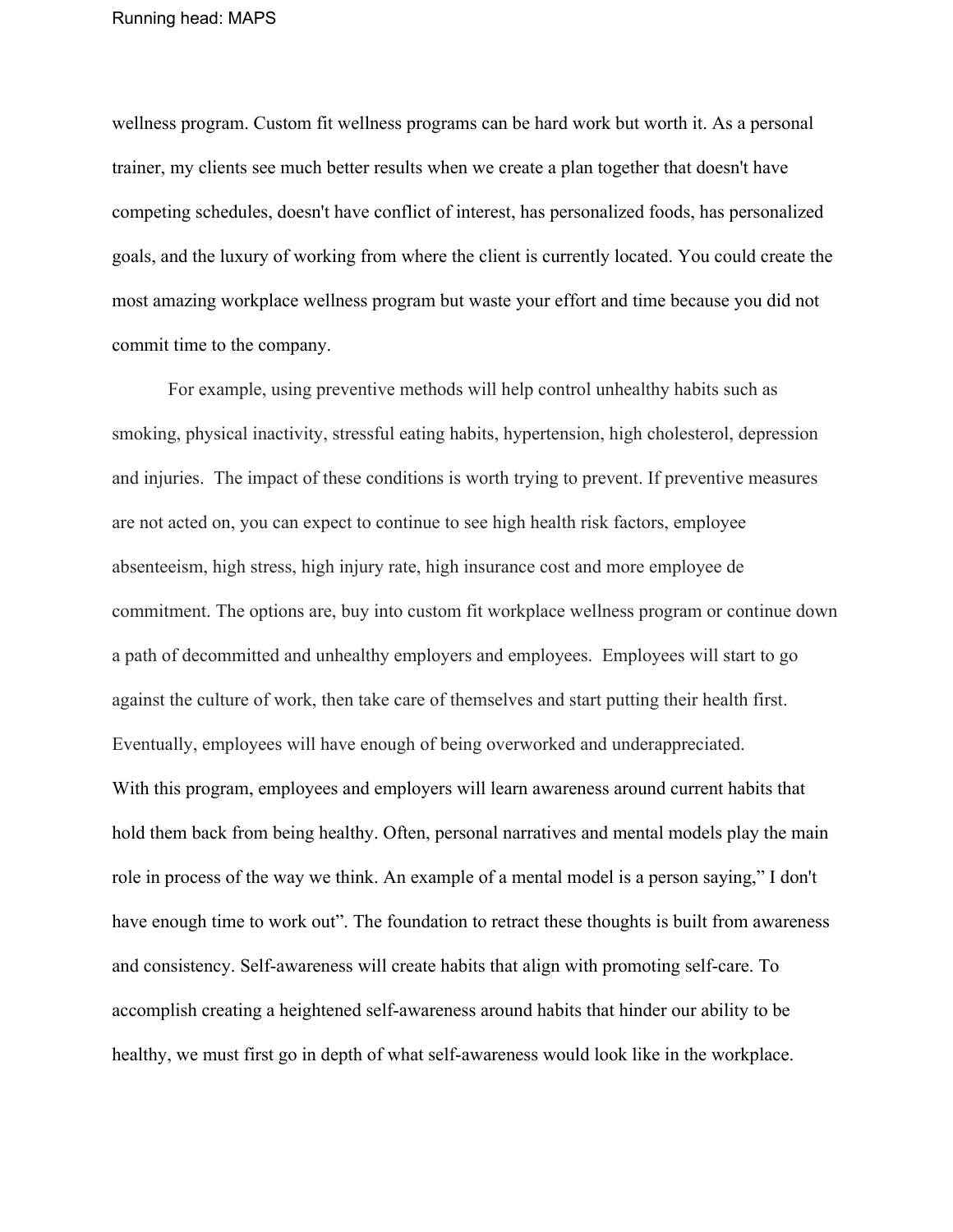Self-awareness is a prerequisite for change. We ultimately want to put a spotlight on the self-sabotaging habits. Behavior is said to be self-sabotaging when it creates problems and interferes with long-standing [goals.](https://www.psychologytoday.com/us/basics/motivation) Employees or employers aren't always aware of their selfsabotaging tendencies or effects of these tendencies. In the corporate world, the cultural mindset around self care is often not accepted and getting them to buy in to this adaptive challenge will be challenging.

#### **Wildly Important Goal**

A wildly important goal of the mindful workplace wellness program is to provide a more diverse framework on understanding employees and offering them a sense of awareness on the possible change. These frameworks are purposeful, theoretical and practical strategies; All of which can be implemented into any workplace setting. It is necessary for employees to understand and distinguish the difference between a adaptive challenges and technical problems. By using the frameworks that I have chosen, it will allow employees to view these differences and grant them with sufficient information on how to properly overcome the obstacles. Employees spend a vast majority of their day at work, typically ranging from 8-10 hours daily. This is why changing the environment or culture of an organization would help encourage an individual's behavior change process. Policies promote a widespread behavior change because they change the "rules." Policies in the work environment not only influence an individual's behavior at work but can also lead to changes outside of work. In many cases, a change in policies could facilitate employees to make healthy choices (Aldana, 2018).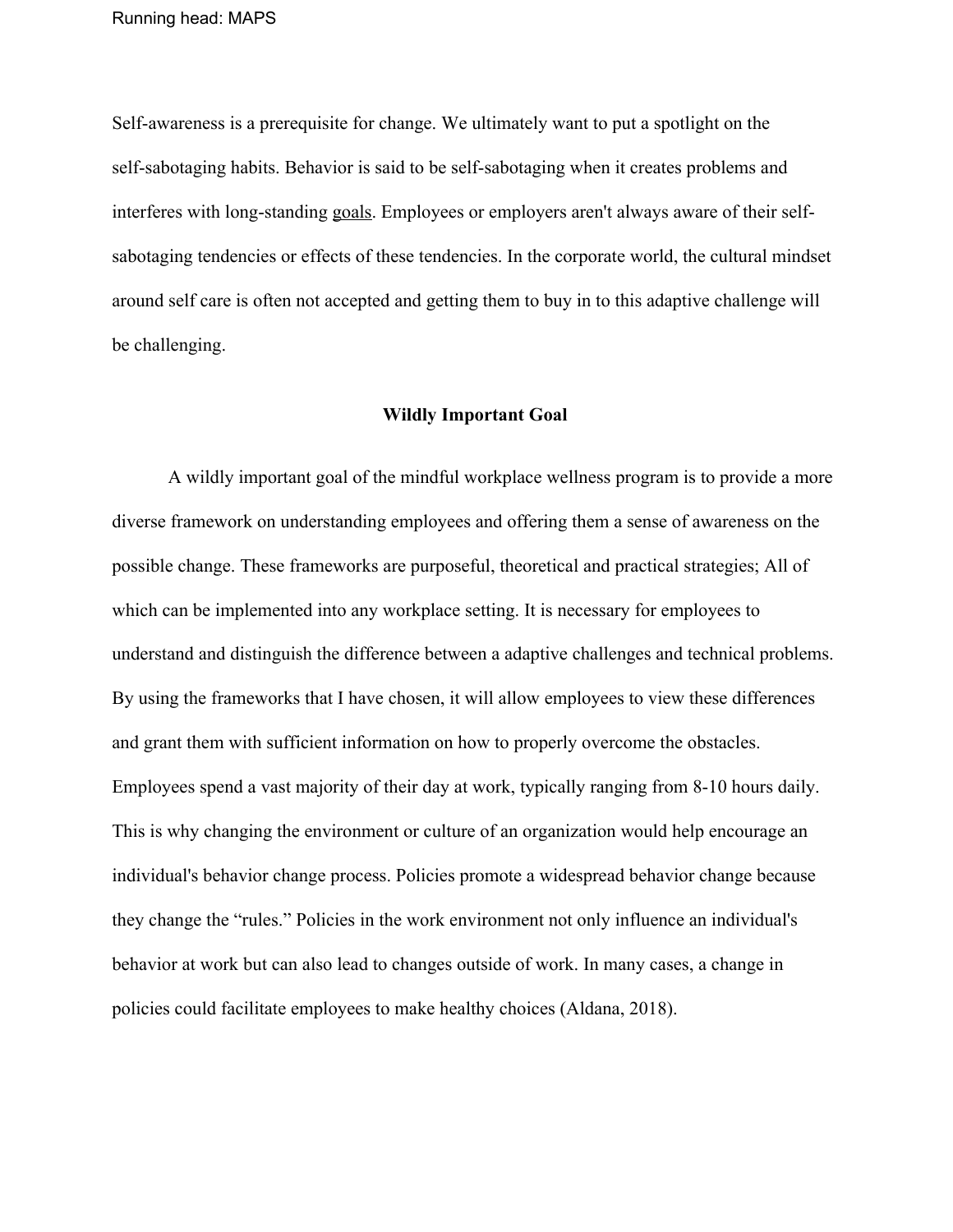Adaptive challenges are hard to identify because they require a conscious analyzation of one's values, beliefs, relationships and a change to the approach of one's work regimen. Due to an employee's unhealthy workplace wellness, many often are unable to realize that these are adaptive challenges and could be fixed from within and by oneself. An example on how to fix an adaptive challenge could be a change in one's lifestyle that promotes good health and lower stress, those will eventually lead to an employee to have more endurance.

#### **Literature Review**

Over the last several decades, an epidemic of "lifestyle diseases" has developed in the United States: People have developed health habits that have led to unhealthy lifestyles, such as inactivity, poor nutrition, tobacco use, and frequent alcohol consumption, are driving up the prevalence of chronic disease, such as diabetes, heart disease, and chronic pulmonary conditions ( Sorensen, G., McLellan, D., Dennerlein, J. T., Pronk, N. P., Allen, J. D., Boden, L. I., ... & Wagner, G. R. (2013). The combination of that and in the corporate world small and large, majority of the employees put work first and personal health last. Neglecting to work on personal health leads to most of the chronic diseases. Chronic diseases and conditions are heart disease, stroke, type 2 diabetes, and obesity. Chronic diseases are the most common and most costly among diseases. These chronic conditions have become a major burden, as they lead to decreased quality of life, premature death and disability, and increased health care cost (Sorensen, G., McLellan, D., Dennerlein, J. T., Pronk, N. P., Allen, J. D., Boden, L. I., ... & Wagner, G. R. 2013.) All chronic illness of which involve behaviors that are potentially controllable by the individual. In this paper I will explore the use of effective workplace health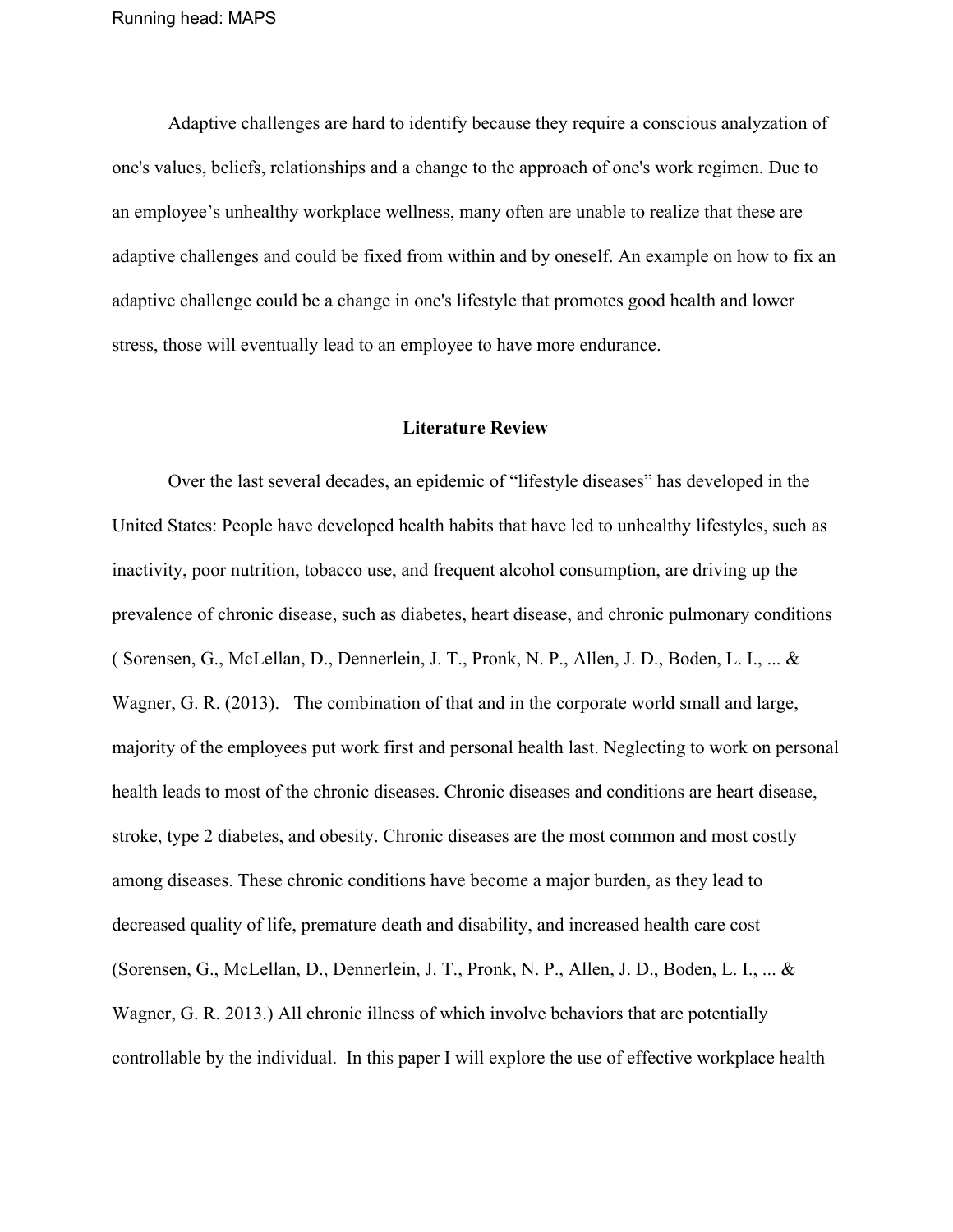programs and add psychological theories that help support behavior change that can reduce health risks and improve quality of life for workers. A collective of workplace wellness programs that focus incentives to change the habits of their employees. My hypothesis is that workplace wellness programs that rely on incentives (extrinsic motivation) will display lower levels of employee commitment and engagement of the program. The following literature review will support this working hypothesis.

#### **Framework**

Creating and implementing the custom fit program for corporations is the best investment. Stress is taking a major toll on the American workforce. More tha[n](http://www.business.com/productivity/the-importance-of-self-care-for-productivity-in-an-office-environment/) [one-third of](http://www.business.com/productivity/the-importance-of-self-care-for-productivity-in-an-office-environment/) [working Americans](http://www.business.com/productivity/the-importance-of-self-care-for-productivity-in-an-office-environment/) report chronic work-related stress; 79 percent report not getting enough sleep; and 69 percent admit to struggling with concentration as a result of stress and sleep deprivation. These issues aren't just affecting the mental and physical wellbeing of Americans. They're also costing U.S. businesses \$300 billion each year in lost productivity (Kline, 2018). The workload and work week of employees has expanded. The traditional work time boundaries are disappearing such as, working while on lunch break, staying later to finish work and or working on the weekends. The rise in hours worked created additional health risk to employee, especially the already unhealthy individuals. Most individuals know they are unhealthy and need to change their habits to purse a healthier lifestyle, reduce stress, enjoy life, and improve performance at work, so how do you raise motivation for employees to change their unhealthy habits? I believe that creating culture that fosters a supportive environment for employees and employers by providing a diverse framework of understanding to help raise awareness for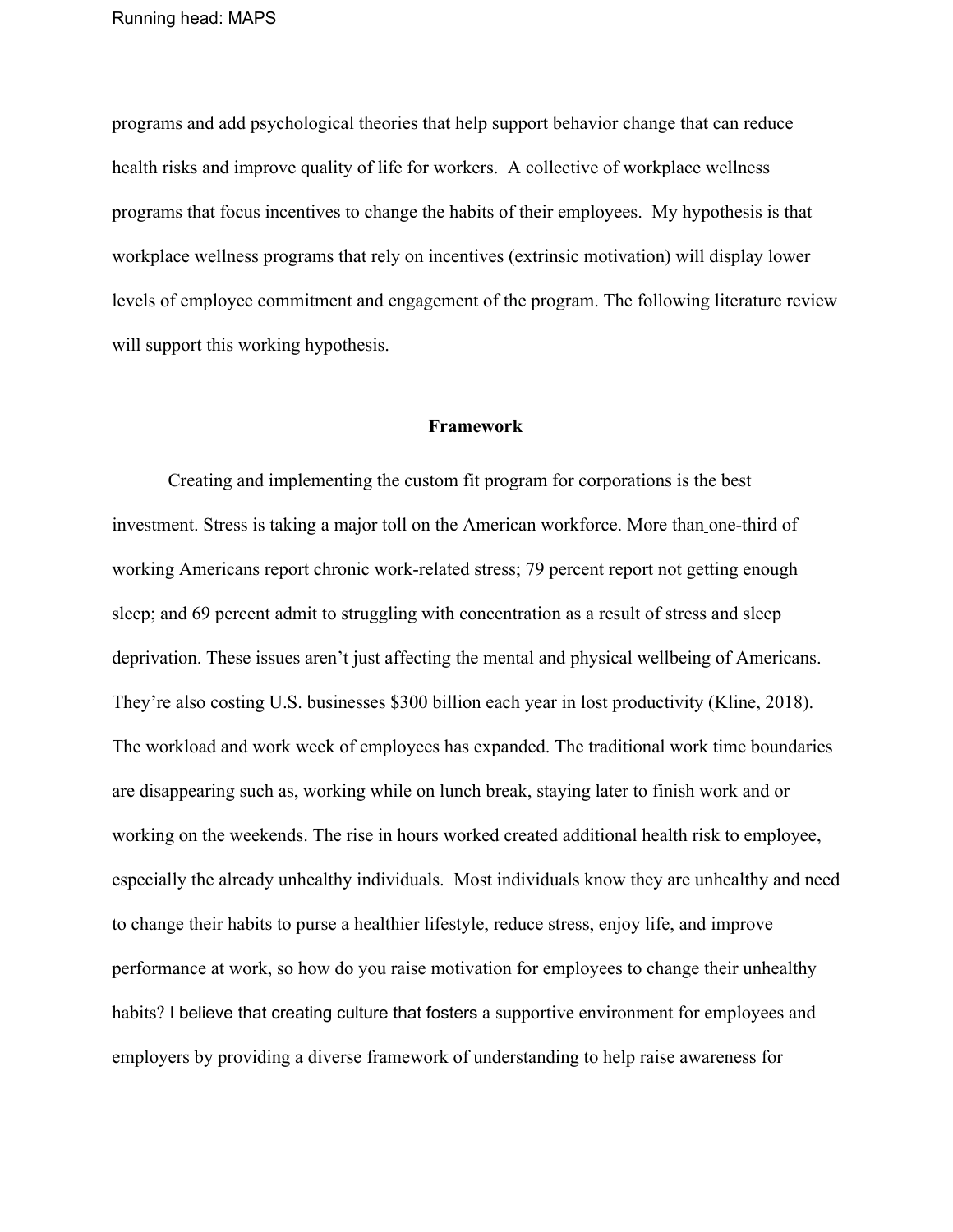changes will enhance workplace wellness effectiveness. The frameworks are compressed of psychological research for change in behavior change, leadership, tools for self-awareness, and are purposeful, theoretical and practical strategies; that can be implemented in any workplace setting.

Most workplace wellness programs core values lie in the incentives. Incentives are great way to grow interest of employees, but it doesn't always last. The motivation behind an incentive program is to see a boost in morale and perhaps even inspire employees to work harder. It turns out that relying just on incentives sometimes leads to a negative effect on your already motivated and hardworking employees. The incentives might have most employees doing the bare minimum (Gerdeman,2018).

#### **Self Determination Theory**

Self-determination theory (SDT) is a macro theory of human motivation that evolved from research on intrinsic and extrinsic motivations and expanded to include research on work organizations and other domains of life. is providing a diverse framework of understanding the employees and helping them raise awareness for changes (Deci, Olafsen & Ryan, 2018). The framework of STD provides purposeful, theoretical and practical strategies; that can be implemented in any workplace setting. STD research will be discussed in how it is relevant to sustainable wellness in and out of the workplace, focusing on (a) the distinction between autonomous motivation (i.e., intrinsic motivation and fully internalized extrinsic motivation) and controlled motivation (i.e., externally and internally controlled extrinsic motivation) (Deci, Olafsen & Ryan, 2018). The STD theory proposes that people the are power source of their own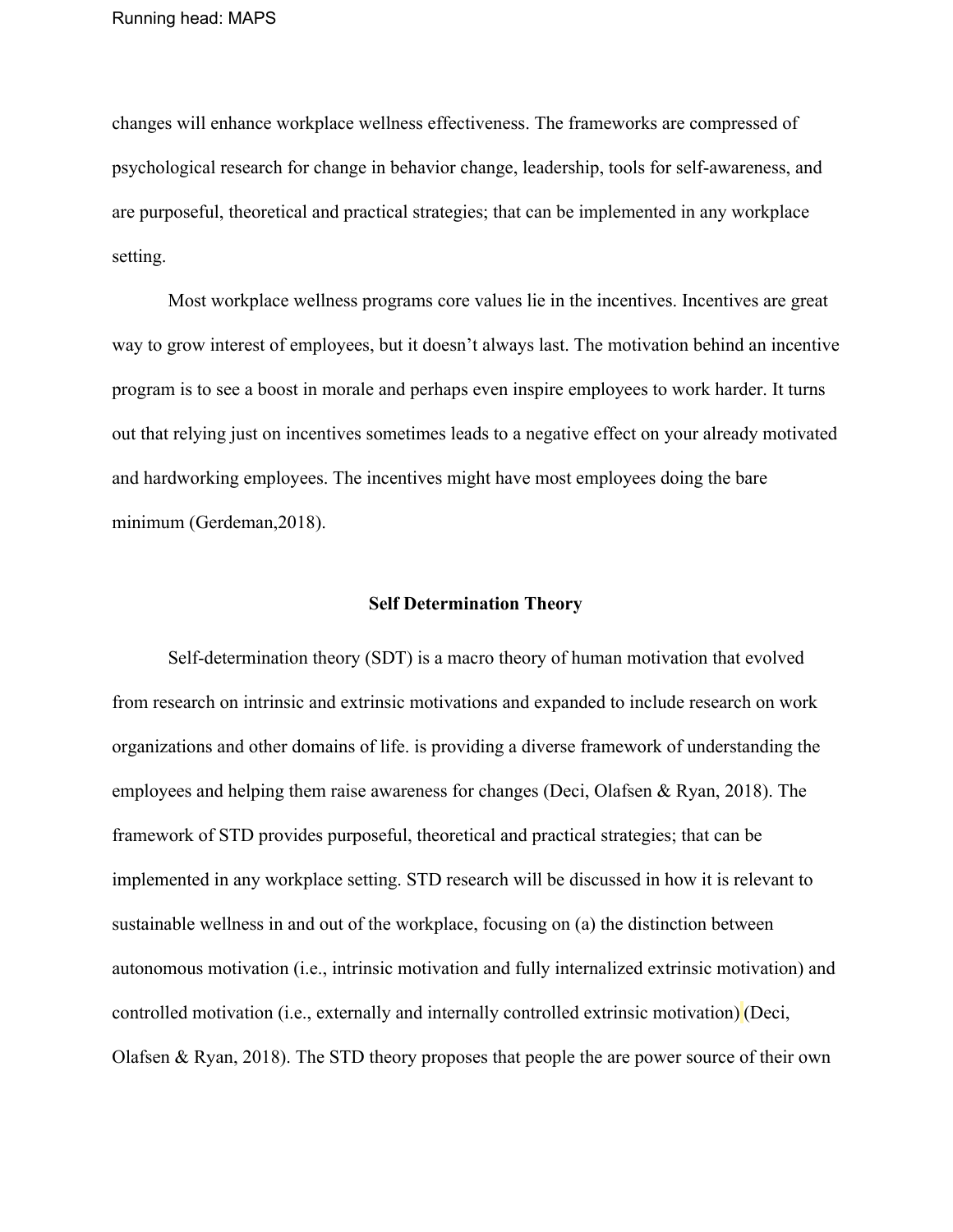behavior and that all employees have three basic psychological needs—for competence, autonomy, and relatedness—the satisfaction of which promotes autonomous motivation, high-quality performance, and wellness. Research in work organizations has tended to take the perspectives of either the employees (i.e., their well-being) or the owners (i.e., their profits) (Deci, Olafsen & Ryan, 2018). SDT provides the concepts that guide the creation of policies, practices, and environments that promote both wellness and high-quality performance. SDT has consistently addressed the links between motivation and the dual concerns of performance and wellness in organizations (Deci, Olafsen & Ryan, 2018). It has focused on what facilitates high-quality, sustainable motivation, and promotes employee engagement. SDT suggests that fostering workplace conditions where employees feel supported in their autonomy is not only an appropriate end in itself but will lead to more employee satisfaction and thriving, as well as collateral benefits for organizational effectiveness (Deci, Olafsen & Ryan, 2018). I relate this to workplace wellness as, employees picking healthy food options, having diverse and fruitful activities that employees get to pick that involve movement throughout the day with other employees, leading to sustainable healthy habits in and out of the workplace.

#### **Autonomy**

Autonomous motivation is one of three basic psychological needs of human's (Deci, Olafsen & Ryan, 2018). Autonomous is summarized as having a sense of free will when doing something or acting out of our own interests and values (Deci, Olafsen & Ryan, 2018). People need to feel as if they are the source of their own behavior from acting autonomously to set out behaviors that satisfy their need for autonomy. Intrinsic motivation is a specific type of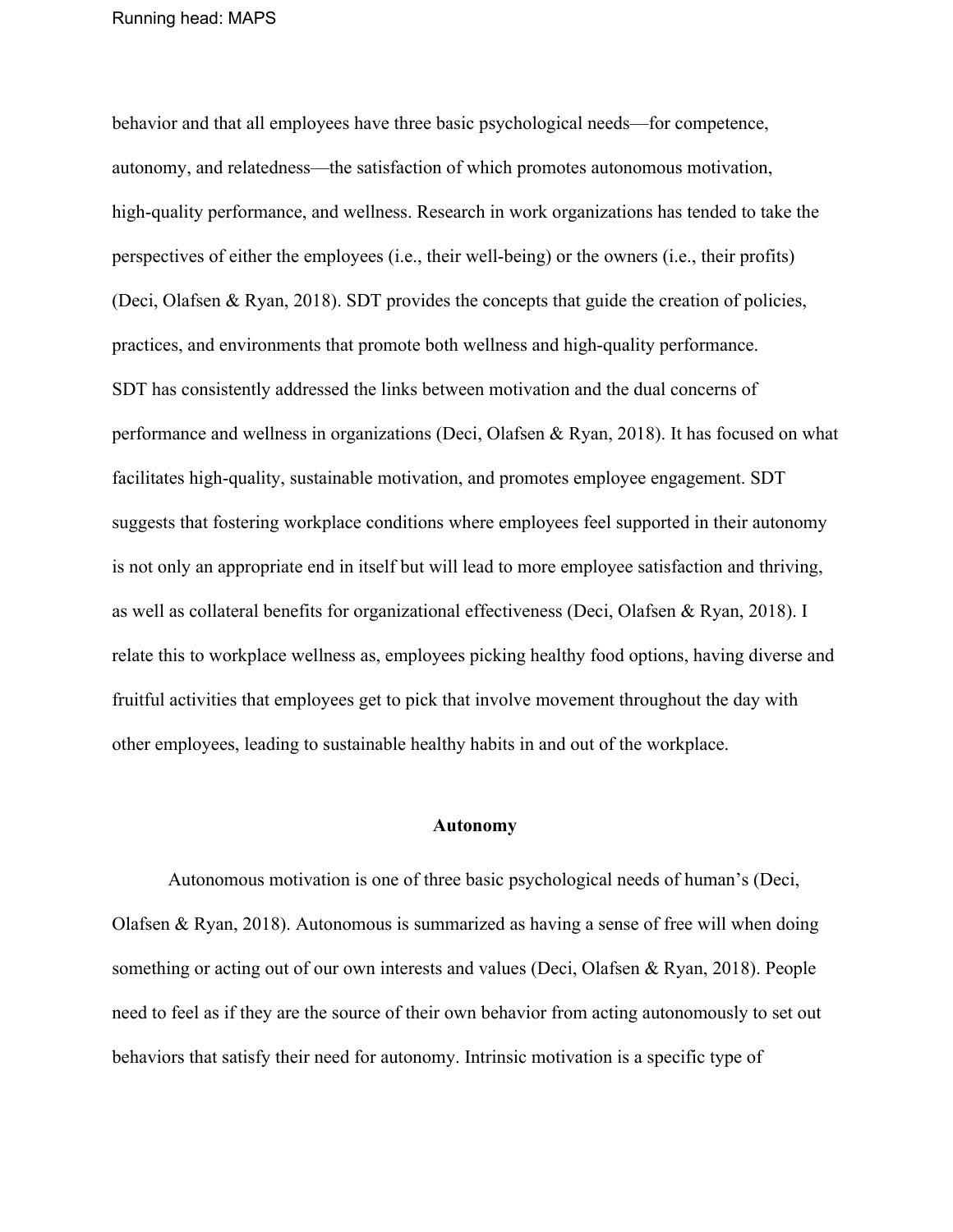autonomous motivation (Deci, Olafsen & Ryan, 2018). When an individual is intrinsically motivated, they are engaged in the current activity out of interest and enjoyment of the activity without external rewards or prompts. An example of intrinsic motivation in the workplace is, an employee loves going to yoga class before work. Yoga is interesting to the employee and the employee enjoys going. Intrinsic motivation has a counterpart when engaging with any aspects of any activity.

#### **Extrinsic motivation**

Extrinsic motivation is participating in activities for the rewards or to avoid negatives consequences (Deci, Olafsen & Ryan, 2018). Avoidance is a low motivational approach that focuses on eliminating undesired outcomes. An example of avoidance in the workplace is, an employee going on a strict diet to avoid gaining weight. Extrinsic motivation is not always bad. SDT has always maintained that extrinsic rewards can have different functional significances that lead to enhancements, diminishments, or no effects on intrinsic motivation (Deci, Olafsen & Ryan, 2018). Intrinsic and extrinsic can work in synergy to promote healthy behaviors in the workplace. An employee could go on a strict diet to avoid weight gain but also love the foods that are in the diet. Extrinsic motivation can be over used or missed timed. Results from a study on the effects of extrinsic rewards(incentives) showed that when people received money for doing something, eventually they were lest interested and less likely to sustain. This was compared to the people who did the same activity every day without receiving the money.

#### **Incentives**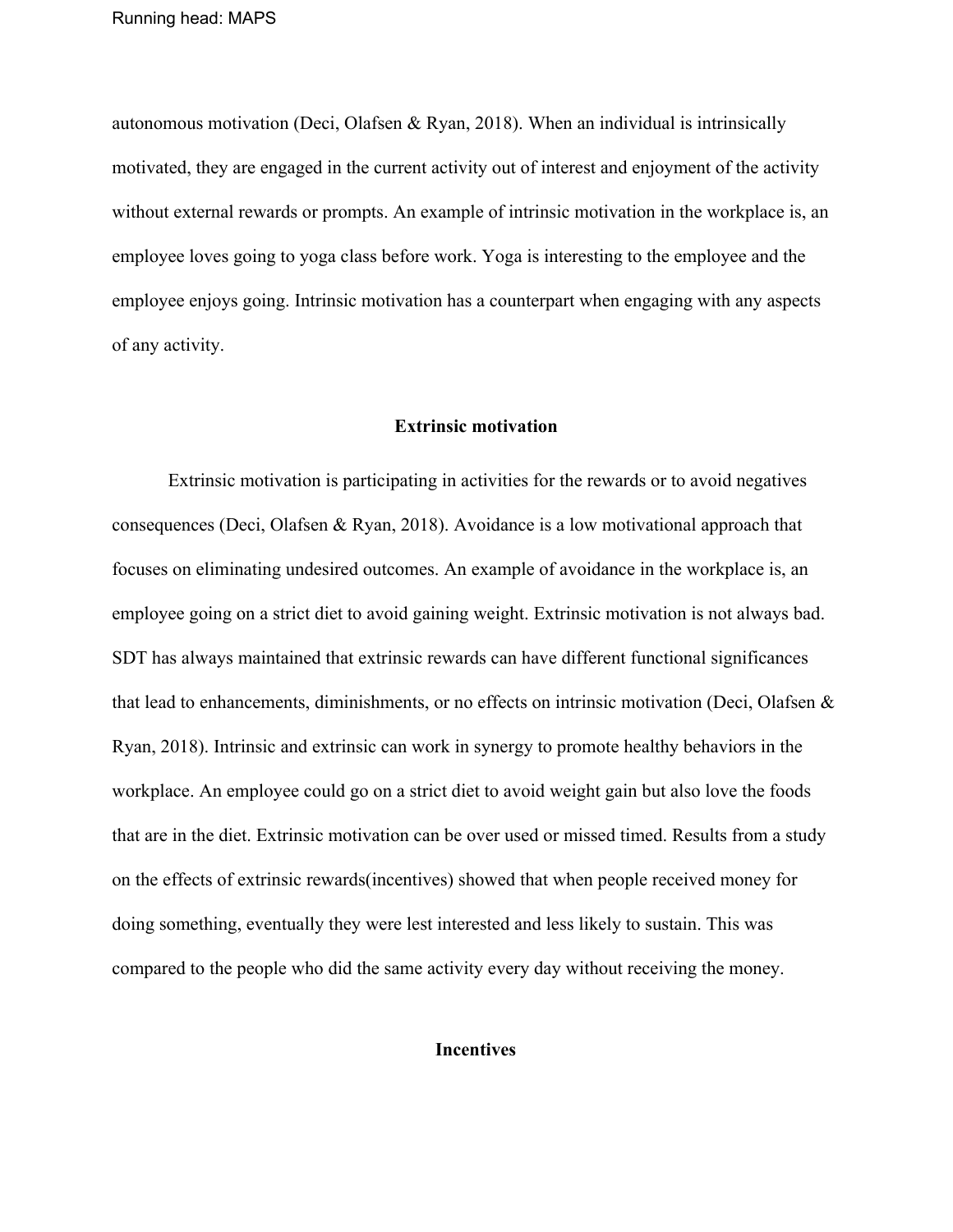Incentives programs can be intrinsic and extrinsic motivation. Researchers have found that in some cases external rewards do increase motivation. But there must be a limit of rewards. Excess of praises can lead to decrease of intrinsic motivation and to overjustification effect (Filimonov, 2018). Incentives are payments or concessions to stimulate greater output or investment. Employers use incentives to be the core of a wellness program to help employees adopt and maintain healthy behaviors. The most common reasons of why people would need incentive are to raise efficiency, to manage and induce a stimulus work, to reinforce obligations at work, to graft employee's enthusiasm at work, and to use the maximum of their facilities to increase labor productivity effect (Filimonov, 2018). Not knowingly, employers are seeking intrinsic motivation from health incentives and they are having the employee's initial intrinsic behavior become controlled by the rewards, which leads to undermined autonomy. Very often incentives can destroy autonomy, relatedness, competence and decrease intrinsic motivation.

#### **Leadership Styles**

Leadership supports a diverse approach and is an evocative field that often attracts controversy (Cuervo, 2015, p. 17) Leadership is one type of human relationship in which some people put their trust in another who they feel is the most qualified and can guide the group towards achieving a common goal (Cuervo, 2015, p. 18) I believe the best leaders foster sustainable growth in individuals or a group of people by compassionately listening to what is needed for the people, humbly owning responsibility no matter the outcome, and creating a shared vision that empowers others to reach goals. Quality leadership can bring forward the best out in a group or individual to put forth their best effort. The ability of a leader is to develop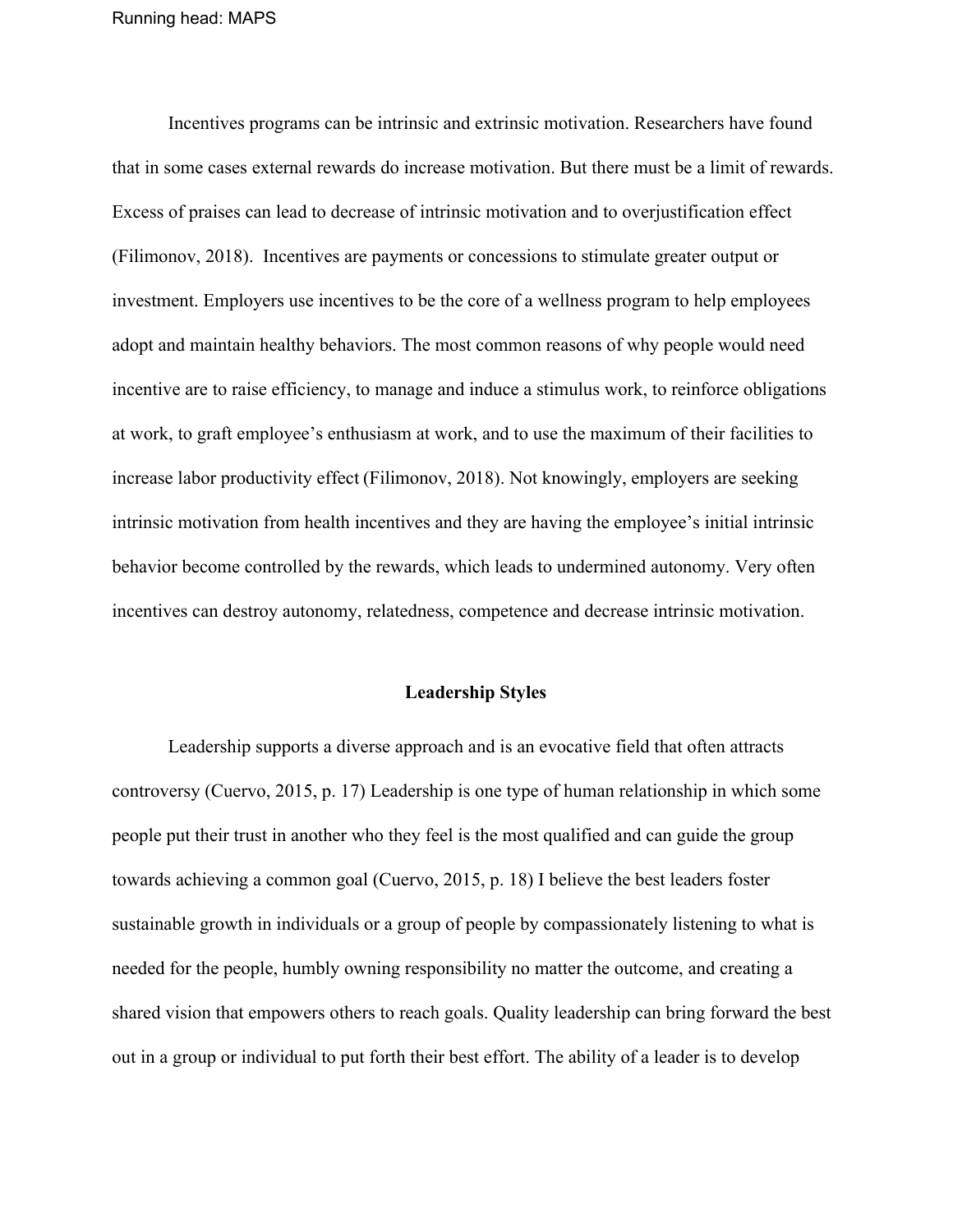awareness of need in a group. The foundation to a great leader is self -awareness. The more self-aware a leader, the more genuine and connected the leader can be. Connectedness allows for a real sensing and presencing. In contrast, poor leadership lacks compassion, disconnect with followers, fearful of self-reflection, not resourceful, not willing to take responsibility, and isn't willing to adapt. Developing leadership places the task of knowing yourself and others in your hands. It requires sustained effort of resisting self- deception and being humble enough to admit failure. (Cuervo, 2015, p. 41). I have chosen transformational leadership, compassionate leadership, and servant leadership to implement into the heart of my vision of a sustainable healthy lifestyle in the workplace.

#### **Transformational Leadership**

Transformational leadership has been key component that I have carried throughout my learning in the leadership program. Transformational leadership is more than physical appearance. It is change of mindset and internal work. Many parallels exist between transformational leadership and autonomy supportive behavior in the workplace. For example, transformational leaders motivate their followers by articulating a vision, clearly communicating expectations, instilling pride, and gaining the trust of followers. Transformational leaders stimulate creativity and autonomous supportive manager encourage self-initiation. In terms of workplace wellness program, having managers and employers having compassion for their employee's health, creates a culture, supportive container, and environment where the expectation for employees is to take responsibility for their health to optimize overall well-being, happiness, and performance. (Lambert, Passmore & Holder, 2018).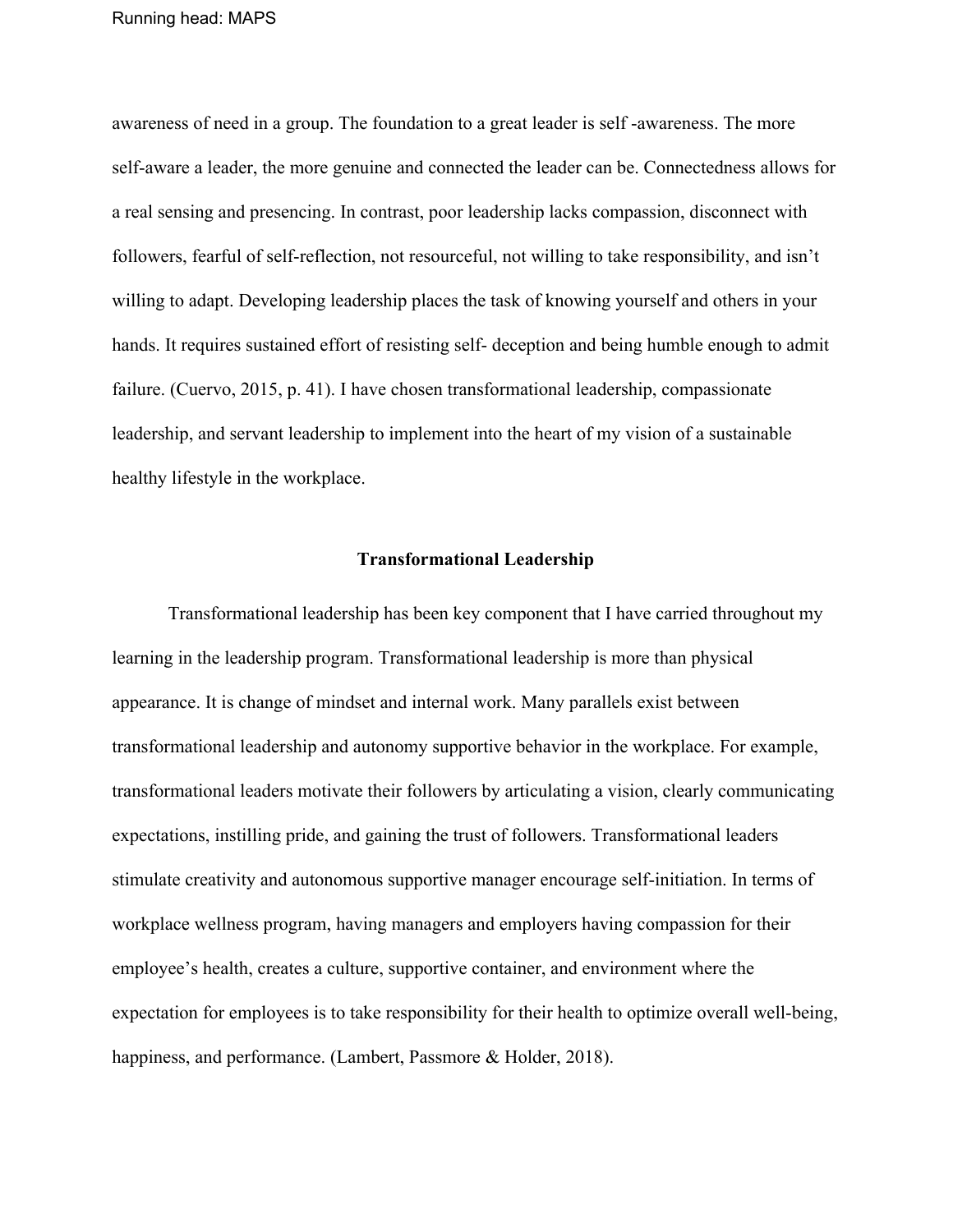#### **Culture**

Autonomy supportive behavior on the part of leaders include providing a meaningful rationale for action, acknowledging task difficulties, providing choice for how to do a task, encouraging personal initiation, and conveying confidence in an employee's ability to accomplish a task (Lambert, Passmore & Holder, 2018). Allowing choice and giving the responsibility back to the person to live a healthy lifestyle is empowering. It is nearly impossible to expect an employee to sustain lifestyle without allowing them to pick the actions that enjoy. Many parallels exist between transformational leadership and autonomy supportive behavior in the workplace**.**

#### **Compassionate Leadership**

Having compassion for the employees and employers schedule is often underrated when implementing workplace wellness. Compassion and leadership rarely have a positive connotation but has left footprints in a lot of individuals and organizations. As global competition and heightened uncertainty has driven organizations to outsource, flatten and cut back (often quite mindlessly and heartlessly - the two tend to go hand in hand), people have become increasingly hungry for a deeper sense of meaning in their work and a closer connection between what they do and how it serves a greater good (Warrell, 2018). Compassion is the practice of being present to the suffering of ourselves and others and responding from us hear with a desire to relieve this suffering with kindness, caring, and support (Tremaine, 2018). An example of compassionate leadership in the workplace is, an employee having health issues, but they feel comfortable talking to the person of authority because of the culture of you are responsible of taking care of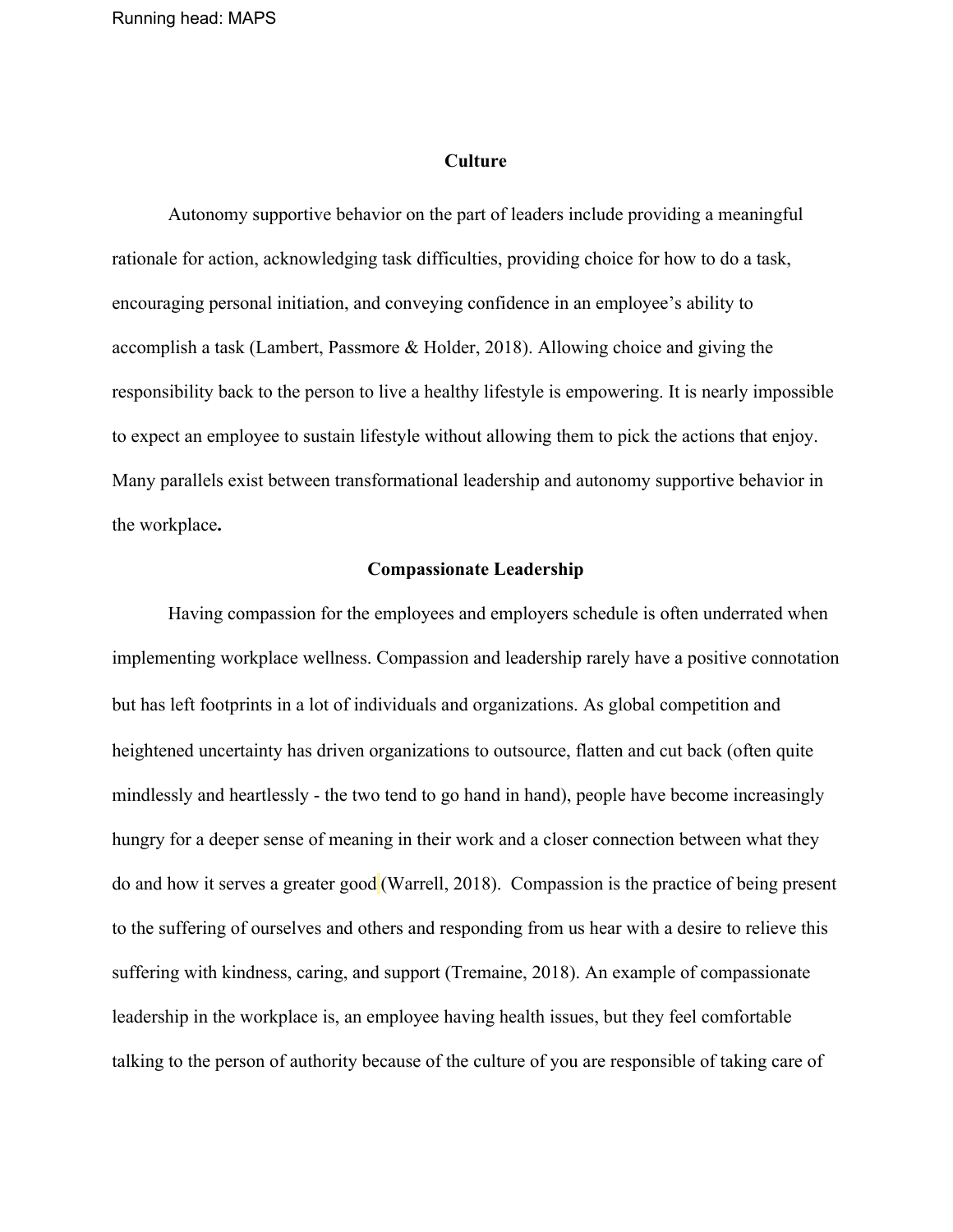yourself. By practicing genuine empathy, leaders are better positioned to cultivate mindfulness in others, enabling them to both fulfill their own potential and to unleash it in those around them for a greater good (Tremaine, 2018). In simplest terms, a world in which there is less suffering (including the self-induced variety) and more peace (Tremaine, 2018). Also, when leaders are embodying compassion, sets an example for others to embody. This will serve as a key ingredient of authentic living and the state of inner wellness. Health benefits for giver and receiver are results of compassion, so embodying this in the workplace will provide a culture of holistic wellness and commitment (Tremaine, 2018).

#### **Servant Leadership**

Leaders who are more concerned about others than themselves are humble, and their humility stimulates strong relationships with followers and encourages followers to become fully engaged in their work (Liden, R. C., Wayne, S. J., Liao, C., & Meuser, J. D. , 2014). Given its focus on leader behaviors that help followers to realize their full potential, servant leadership represents a positive approach to organizational behavior. I believe in leading with the intention of serving others first, helping individual's overcome obstacles, foster growth and success, assist in providing the best tools and resources so that individuals reach their full potential. Serving culture can be a key mechanism through which servant leadership behavior affects individual and unit outcomes (Liden, R. C., Wayne, S. J., Liao, C., & Meuser, J. D. , 2014). Serving culture resides in the current investigation at the unit level and refers to the "behavioral norms and shared expectations" of placing a priority on helping others (Liden, R. C., Wayne, S. J., Liao, C.,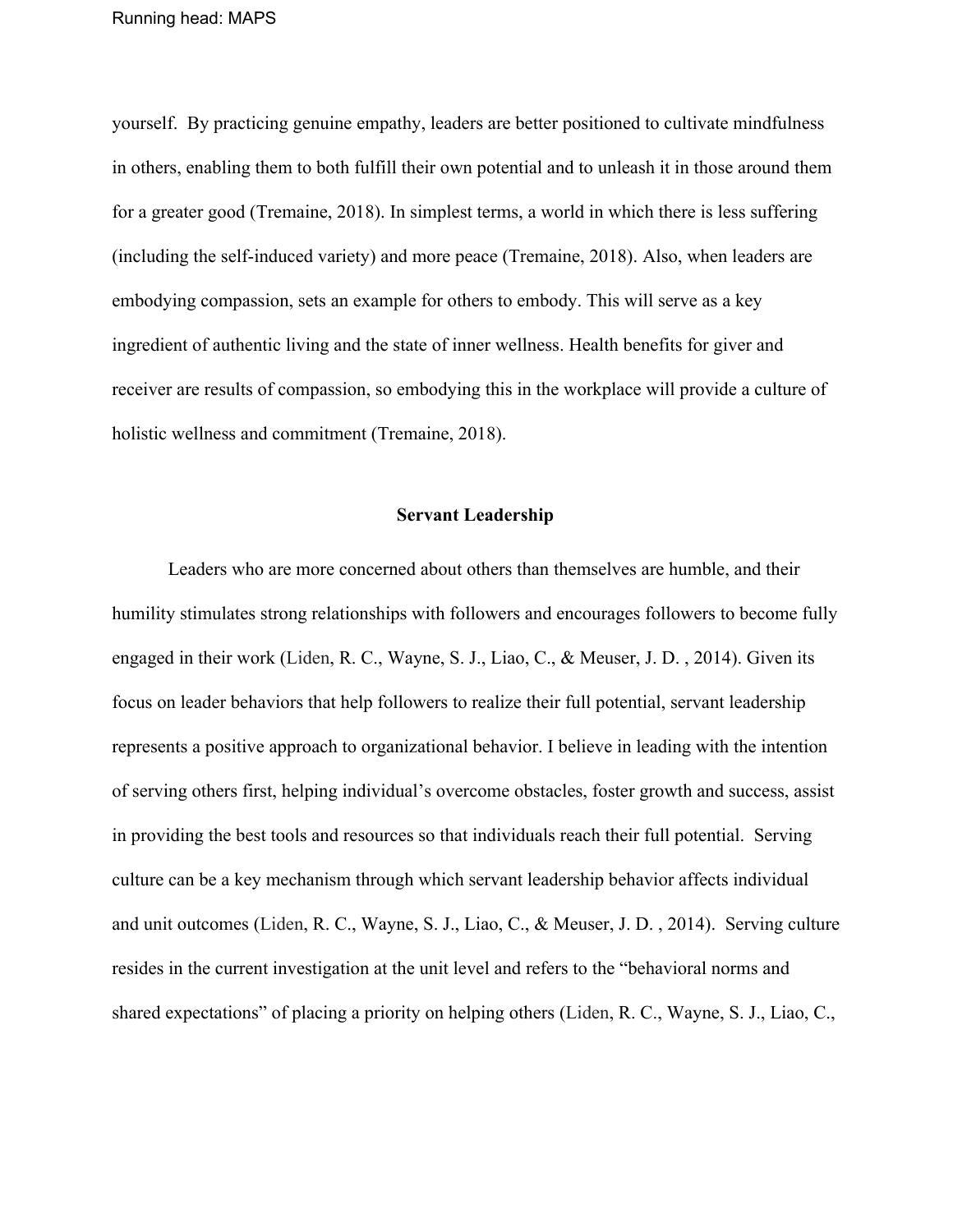& Meuser, J. D. , 2014). Engagement in these behaviors, which are thought to be relevant to all members of the unit, can be substantially influenced by upper-level leadership.

#### **Systems Thinking**

Each workplace has a unique system and the vital part of creating a successful workplace wellness program is identifying how the system works so that system can foster a culture of self-awareness, mindfulness, personal autonomy, and support. More importantly, it is vital that you identify who you are within the system. Systems thinking is a conceptual framework, a body of knowledge and tools that has been developed over time, to make the full patterns clearer, and to help us see how to change them effectively (Cuervo, 2015, p. 46). The framework that systems thinking provides is interconnectedness. You could have the perfect workplace wellness program that you feel can be implemented with people who are willing to change but if there is no leadership, there will be a disconnect, lack of trust, fear of being controlled and not seeing the benefit when times get rough. This forms unhappiness, cliques, and subgroups within the system. The system works best when, the system becomes aware that it exists, that it is communal of which everyone is apart, and it is an entity that acts as if it were a single individual (Cuervo, 2015, p. 46).

#### **Systems Characteristics**

The system must be able to evolve as change accelerated and complexity grows (Cuervo, 2015, p. 46). Systems thinking is a framework that works in synergy when creating a custom fit workplace wellness program because it allows for a perspective to give a clearer picture of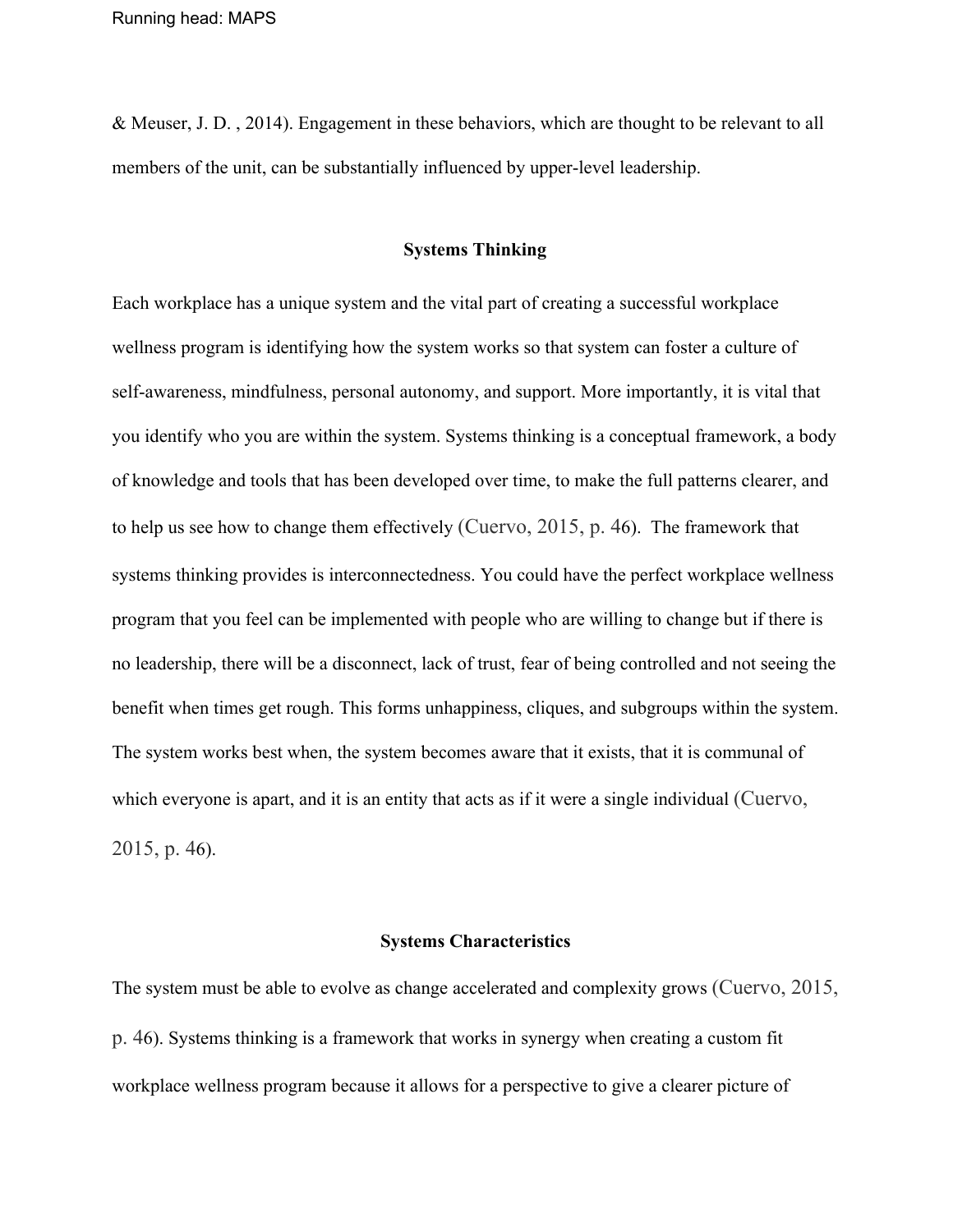reality, the leaders of the system can work the system naturally, and it propels a process in approaching problems and solutions. It is vital that workplace wellness program embodies the systems purpose. For the wellness program to work in synergy, the system and workplace wellness intervention me be in line a certain way for the system to carry out its purpose. The leader must have the systemic awareness in order propel success within the process that we call a vision (Cuervo, 2015, p. 46). Having the tools to map out a vision create a successful future for employees, that can embody what it takes for individual to live a healthier life.





The SOAR strategic thinking and planning framework is a dynamic, modern, and innovative approach for framing strategic thinking, assessing individual and team performance, building strategy, and creating strategic plans (Stavros, J. M., & Cole, M. L. 2014). SOAR holds a container for individuals with a system conduct a self-analysis that offers an opportunity for growth. SOAR stands for strengths, opportunities, aspirations, and results. As a framework, SOAR focuses on the formulation and implementation of a positive strategy by identifying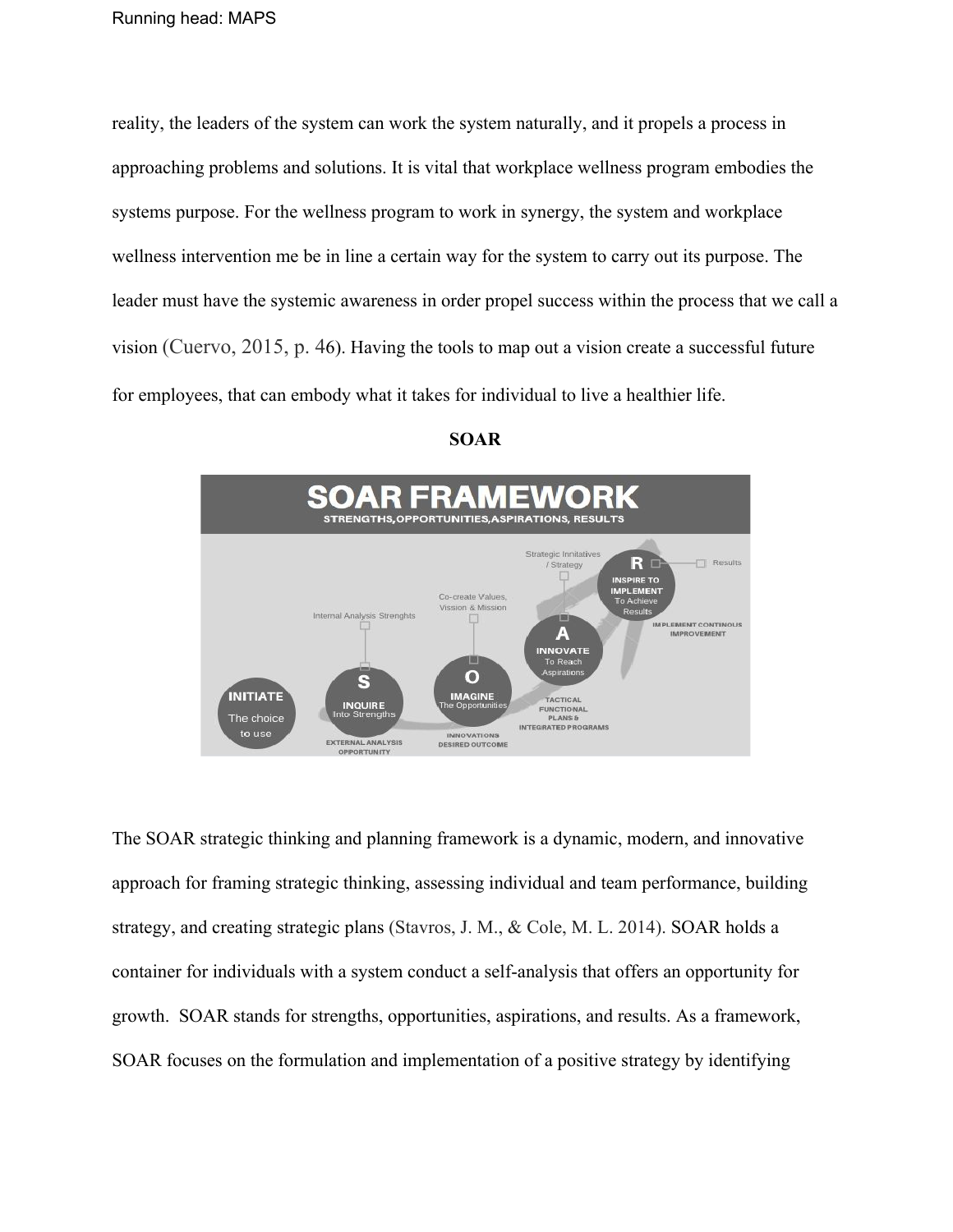strengths, building creativity in the form of opportunities, encouraging individuals and teams to share aspirations, and determining measurable and meaningful results (Stavros, J. M., & Cole, M. L. 2014). An important characteristic of the SOAR framework is its ability to invite a broad representation of stakeholders into the strategic conversation and planning process. SOAR engages the stakeholders in conversations to inquire into strengths, opportunities, and aspirations to create shared values, vision, mission, goals, strategies, and results (Stavros, J. M., & Cole, M. L. 2014). SOAR is great way to leverage appreciative inquiry to have a positive reflection internally. Appreciative inquiry is searching for the best in people, their organization and relevant world around them (Stavros, J. M., & Cole, M. L. 2014) SOAR will be a tool that we will ask employer and employees pertaining to opportunities of sustaining a healthy lifestyle as individuals and the entire system.



#### **MAPS**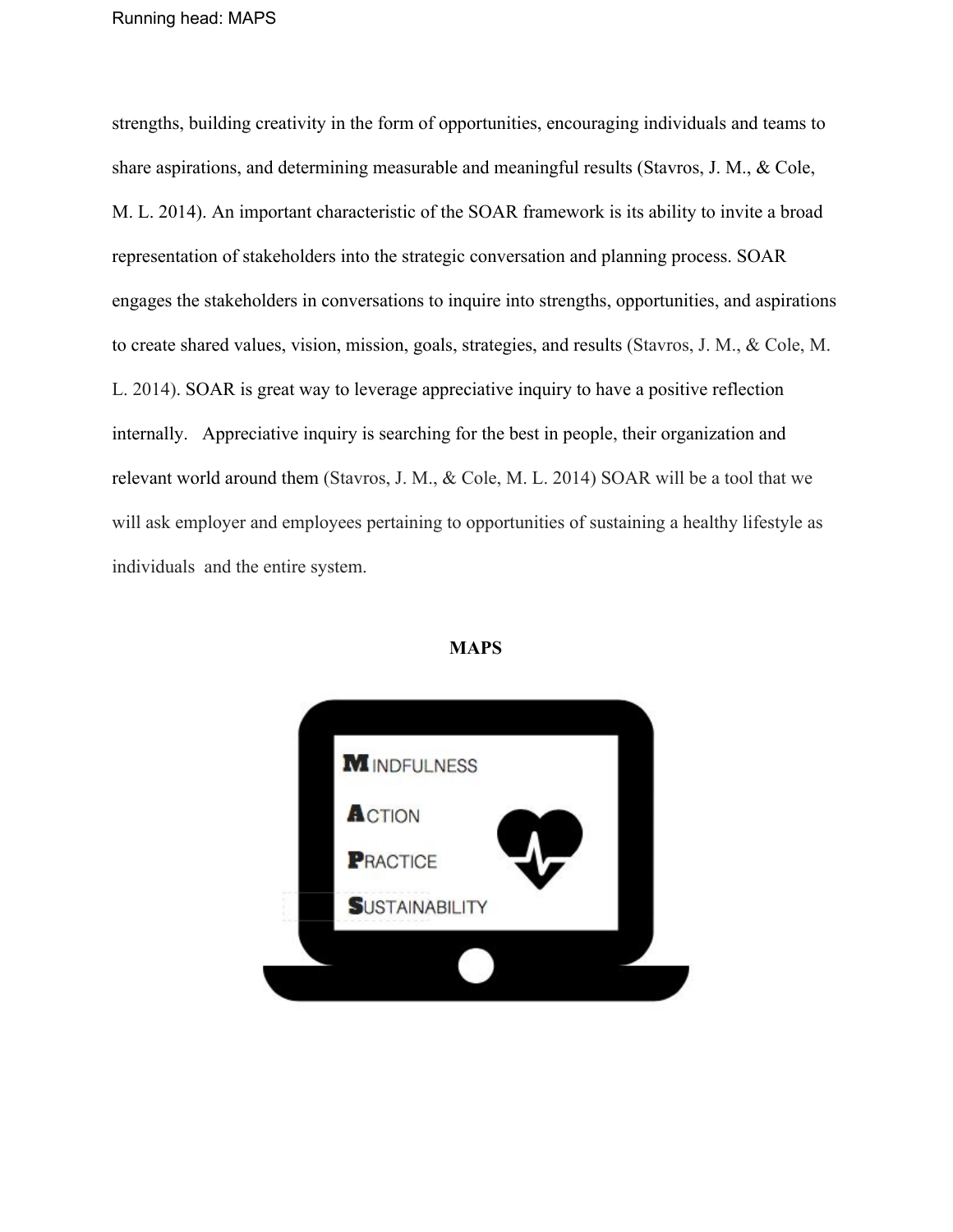MAPS or mindful action for practice of sustainability, is the guideline of principles that allows and guides an employee on how to successfully achieve a healthy work environment and lifestyle. MAPS has four steps and once they are followed in order the first time, the steps will not be linear. The purpose of this is for a better understanding of who the individual is so that sustainable action can be achieved over time. MAPS framework is connected to autonomous motivation, intrinsic motivation, extrinsic motivation, appreciative inquiry, and systems thinking.MAPS will open up your mind and the properties will stick with the employees and employer s along the journey to sustainable health , as a company and individual. The strategy behind maps is designed to create vision of the "how and what" of the best pathway forward. Since it is a lifelong process, we look at how can we adapt to sustain the results, mindset, and behavior changes. As typically known, a map is a physical or digital representation of an area that can guide you from point A to B by following specific directions. If adequately followed, a map can guide you to your destination. A map also allows deviation and self-discovery along the way, including different paths one can take, as well as different starting points. When implementing MAPS into the workplace and one's home, employees are being granted the opportunity to access guidance towards a sustainable healthy lifestyle. The purpose of self-awareness tools both in and out of the workplace, is to have a better understanding of who we are. Self-awareness provides us with a better understanding of what we need most from other people, to complement our own deficiencies in leadership, and how to empower individuals along their life journey to a healthy lifestyle. Building self-awareness is a life-long effort, but by using MAPS, it will be a guideline towards reaching that mindfulness.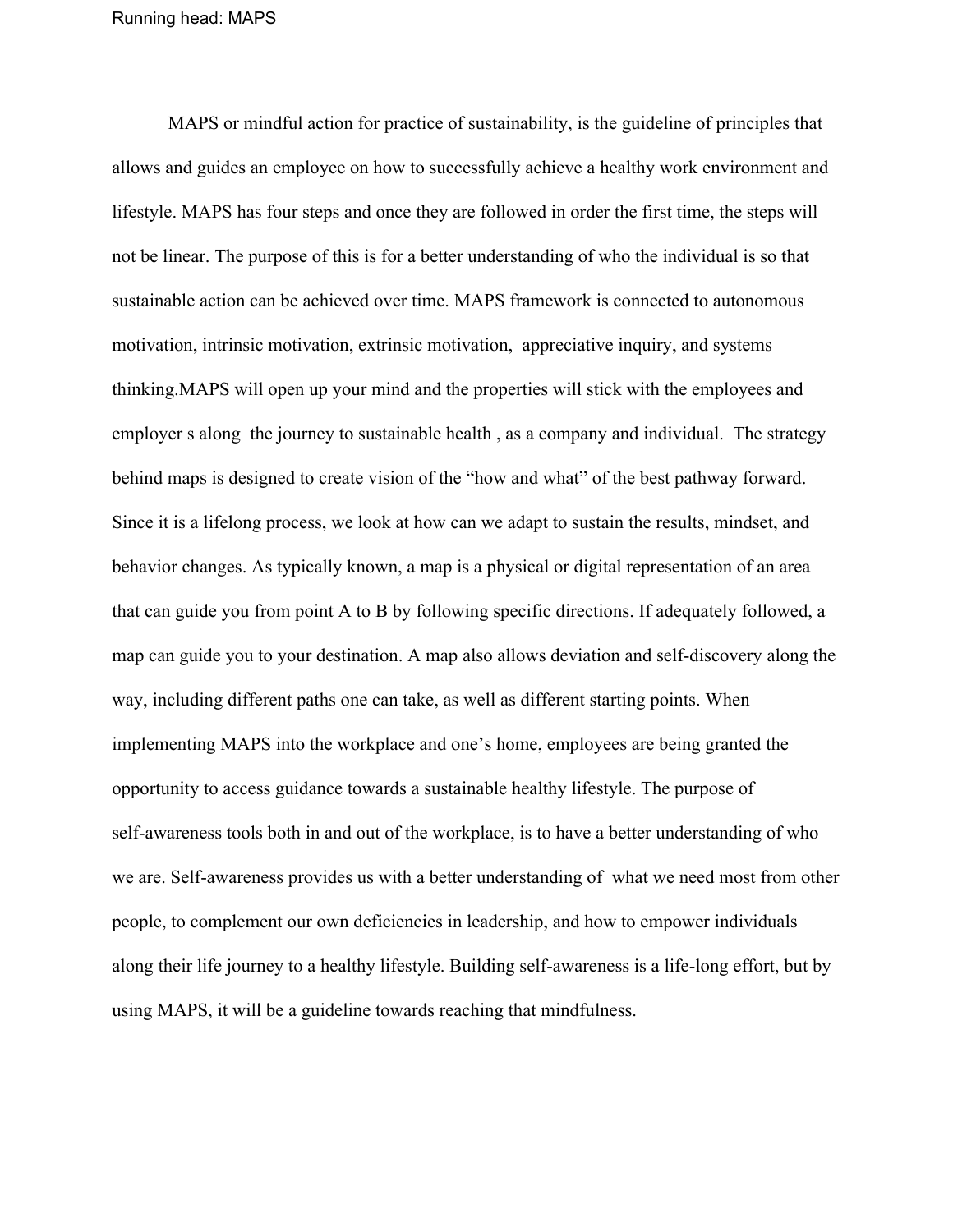#### **Mindfulness**

Mindfulness is the practice of awareness of our thoughts, feelings bodily sensations, and the environment you are in. There was a study conducted to determine whether a shortened, workplace specific mindfulness program could replicate the effectiveness of a traditional mindfulness based stress reduction program in hopes of reducing employees stress while enhancing measures of mindfulness and employee well-being (Aikens, 2014). The results of the study showed that the mindfulness intervention group had significant decreases in perceived stress as well as increased mindfulness, resiliency and vigor (Aikens, 2014). The conclusion is that online mindfulness intervention seems to be both practical and effective in decreasing employee stress, while improving resiliency, vigor and work engagement, thereby enhancing overall employee wellbeing (Aikens, 2014) Mindfulness will be a step of getting to know each individual in the company. It will allow acknowledgement on the likes and dislikes in foods, workout, exercise class and the timing preferences, fitness consultations, biometric screening, and more.

#### **Action**

Action is the second step in MAPS. Action is the process of physically getting something done. In this step we focus around the idea of implementing the physical actions steps that need to be done to access a change. We will participate in the framework of behaviour change model and co-create a wellness program with each individual that will be custom in order to achieve extrinsic motivation. We will implement the stages of behavior change as an analysis to create tension of where they are at currently and where they want to be .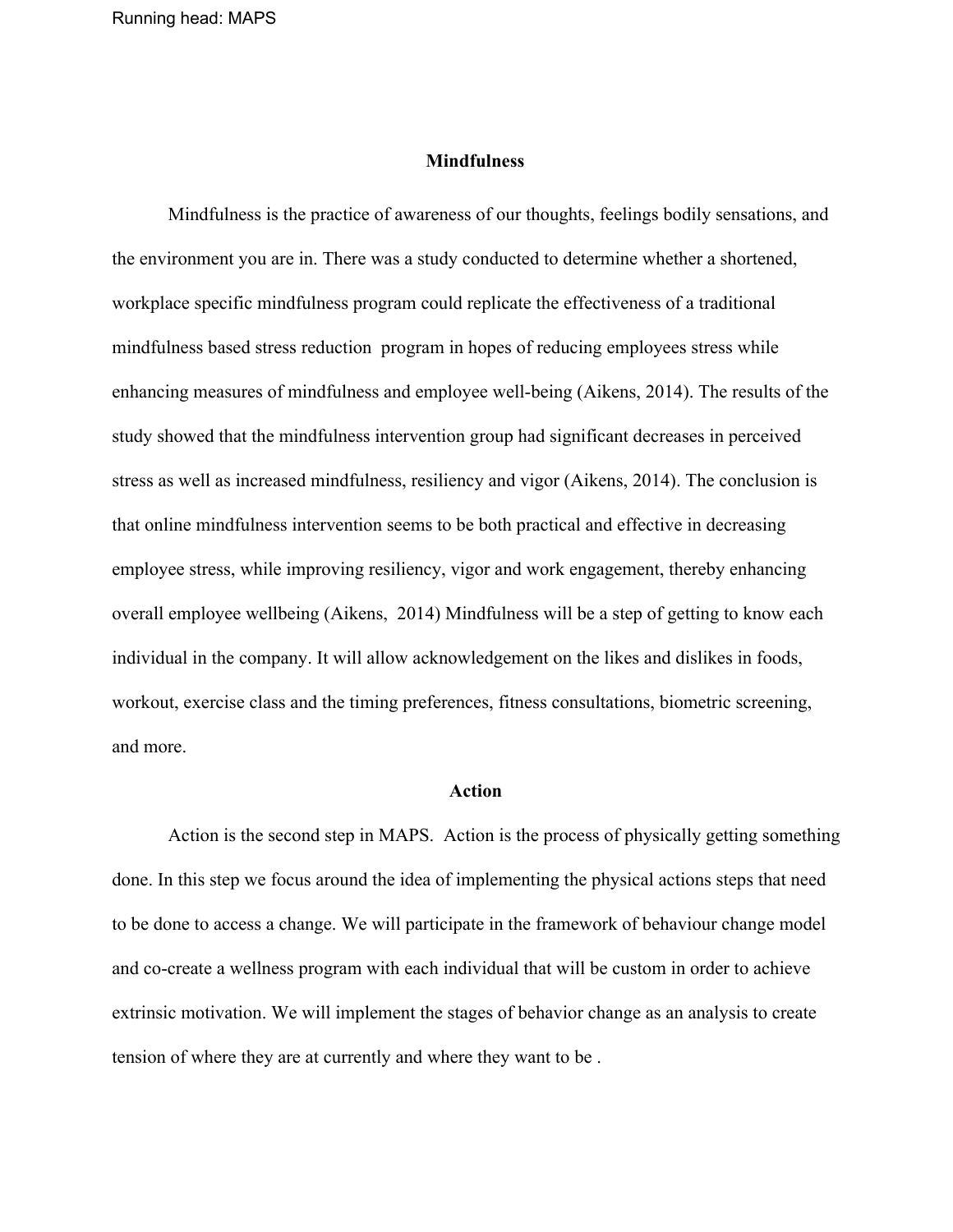

Sources: Grimley 1997 (75) and Prochaska 1992 (148)

#### **Practice**

Practice is the third step in the MAPS model. This step is the application of the performance and the consistency of step two, Action. This will allow for the employees to follow a specific plan and put it the action into practice on a daily basis. Practice is a very important step because the consistency of a particular activity can generate better and healthier

#### **Sustainability**

The last and most important step in the MAPS model is Sustainability. The reason why this is such an important step is because if one cannot sustain the other three principles of the model then, it will not be successful. Sustainability is the practice that brings ones constant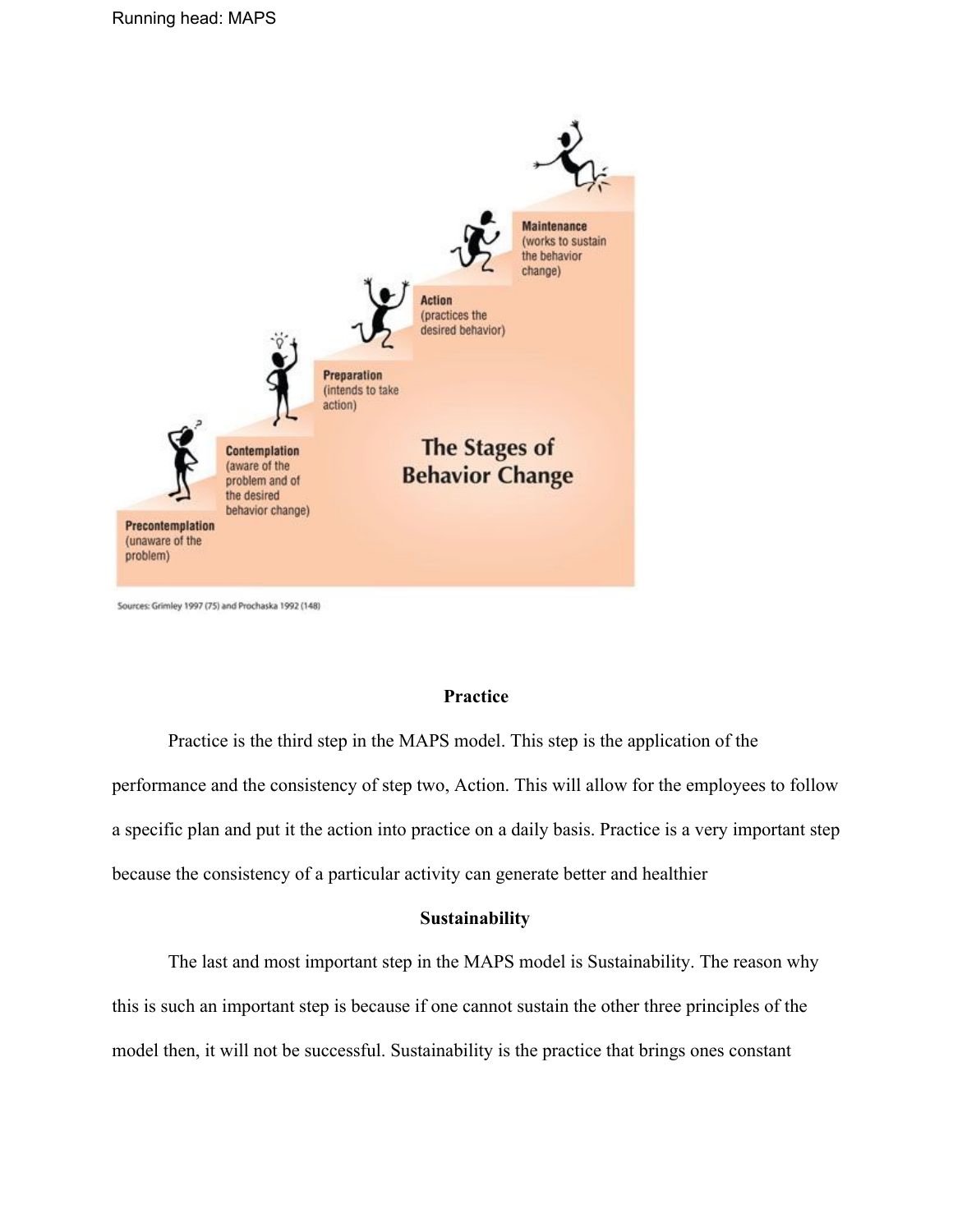awareness, SDT, autonomy and intrinsic motivation, and reminds us the culture of the process. If able to sustain a healthy lifestyle, then, the wellness program will run smoothly, with the overall goals that the employees are surrounded by a culture that keeps the focused, motivated and healthy both mentally and physically.

 The two different ways to explore self-awareness are technical tools and adaptive tools. The technical tools will consist of a biometric screenings, health and fitness consultations, performance charts, email notifications, daily reminders, fitness fairs, bi- weekly check ins, customized meal plans, and customized workout plans. The adaptive tools consist of MAPS, meditation practices, grounding practices and a creative tension model. Both tools will help enhance an employee's work abilities and create a mindful mindset on the importance of living and sustaining a healthy lifestyle. Also, the tools allow you to have the autonomy to create a vision which combats mental models.

#### **Mental Models**

Mental models determine how we make sense of the world and how we take action. Mental models can be hindering because they affect what we see. For example, two people with different mental models can observe a workplace wellness intervention differently. One person could look at it from the perspective of, "this won't work, it didn't work at my last job. They just sent emails got to events and we never went because it is a waste of time". Another person might view it as, "oh this workplace wellness intervention is exactly what I need. I have been wanting to continue my health journey, but I didn't know where to start and I was beginning to feel that I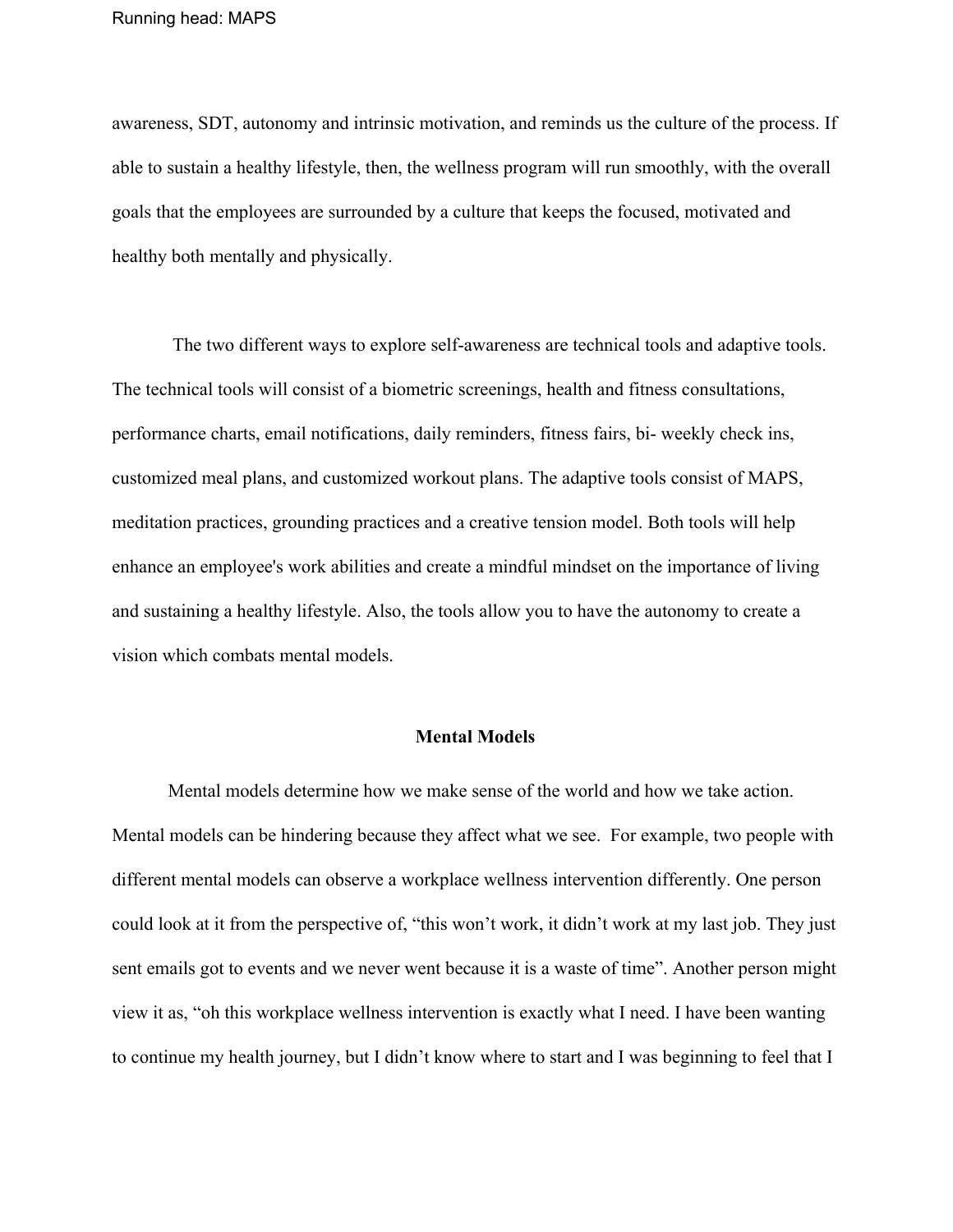could never be healthy. Another common mental model in the workplace is, "I work too much to take care of myself, how will I make money working out or preparing food. If I do these things over my job, I will make less money ". Setting employees up with a plan that the create from autonomy will enable them to be committed because it fits their schedule and they love the actives that they chose. This process relates back to intrinsic motivation. Intrinsic motivation can work in synergy with extrinsic motivation in the workplace. An example of intrinsic motivation and extrinsic motivation working together is, Bob is an employee and he enjoys going to the work site cooking class. Not only does Bob like to cook, he is seeing and feeling great results from cooking healthier options instead of eating fast food that made him feel sluggish.

In conclusion, the standard workplace is deteriorating its employees and as a result, not allowing them to reach their fullest working potential. That is why a proper workplace program like the above, that has the employees best interest and cares for their mental and physical health both in and out of the office, will allow for employees to have more energy, dedication, and desire to continue pursuing their career and allowing them to reach the company's goals to their fullest potential.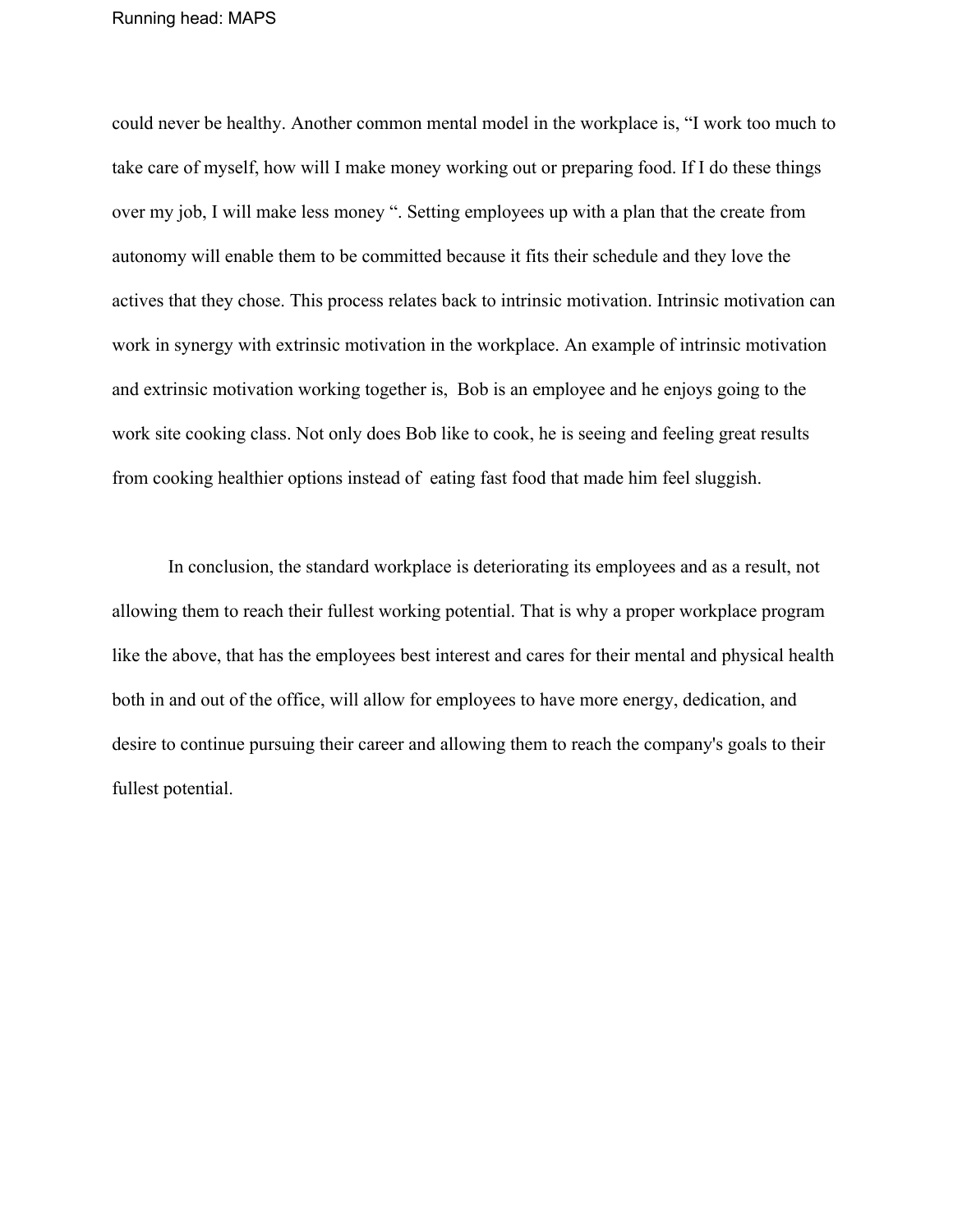### References

Aikens, K. A., Astin, J., Pelletier, K. R., Levanovich, K., Baase, C. M., Park, Y. Y., & Bodnar, C. M. 2014

Aldana, D. (2018). *How to Design Wellness Programs That Are Successful*. [online] WellSteps Blog. Available at:

https://www.wellsteps.com/blog/2018/01/09/design-wellness-programs-successful/ [Accessed 19 Apr. 2018].

Bauer, U. E., Briss, P. A., Goodman, R. A., & Bowman, B. A. (2014). Prevention of chronic disease in the 21st century: elimination of the leading preventable causes of premature death and disability in the USA. *The Lancet*, *384*(9937), 45-52.

Berry, L., Mirabito, A. and Baun, W. (2018). *What's the Hard Return on Employee Wellness Programs?*. [online] Harvard Business Review. Available at: https://hbr.org/2010/12/whats-the-hard-return-on-employee-wellness-programs [Accessed 11 Apr.2018].

Baicker, K., Cutler, D., & Song, Z. (2010). Workplace wellness programs can generate savings. *Health affairs*, *29*(2), 304-311.

Cuervo, J. (2015). *Leaders dont command: Inspire growth, ingenuity, and collaboration*. Alexandria, VA: ASTD DBA the Association for Talent Development.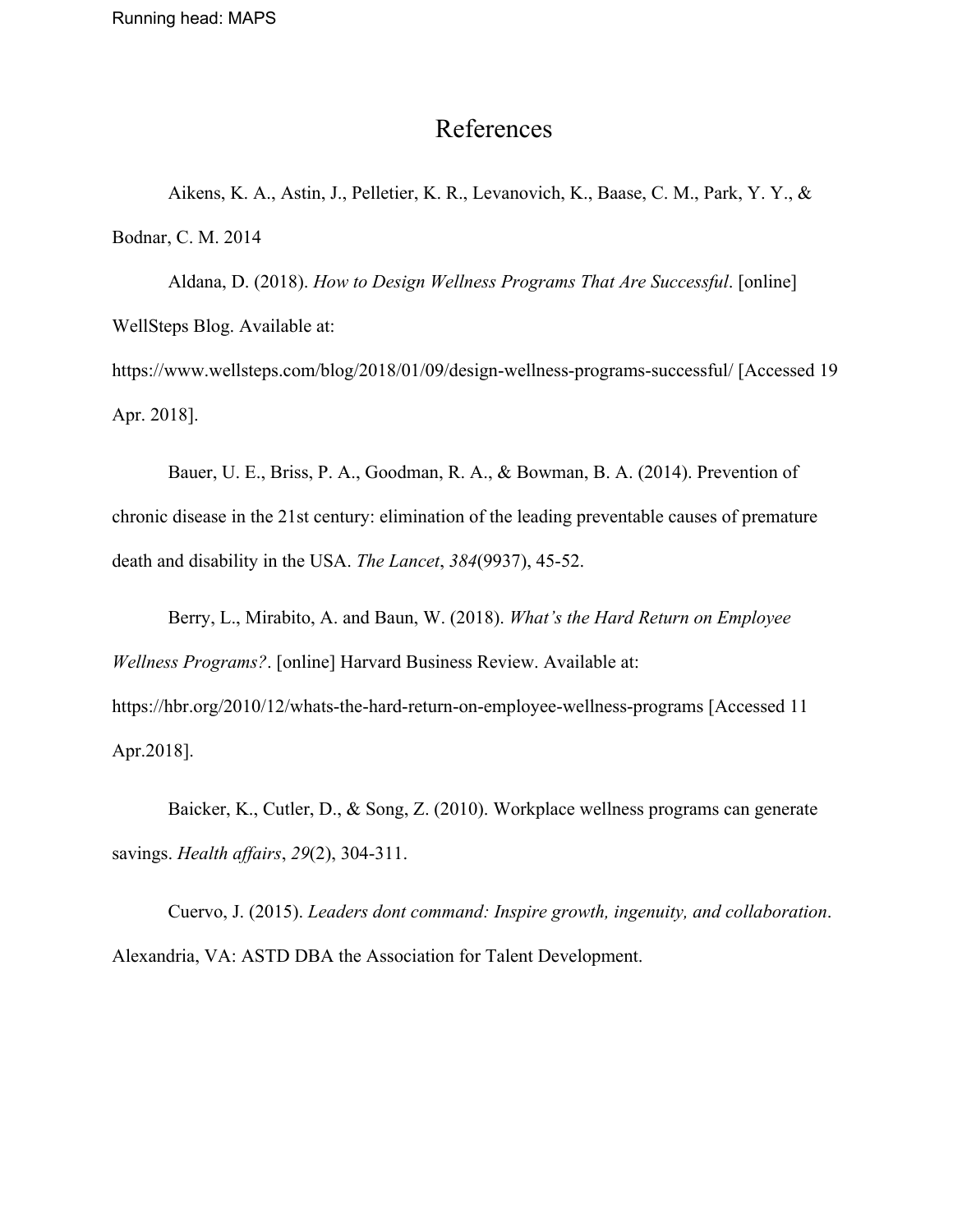Filimonov, D. (2018). *Extrinsic motivation and incentives*. *Theseus.fi*. Retrieved 25 April 2018,from,https://www.theseus.fi/bitstream/handle/10024/131731/Filimonov\_Danila.PDF?seque nce=3&isAllowed=y

Gerdeman, D. (2018). *How to Demotivate Your Best Employees*. [online] HBS Working Knowledge. Available at: https://hbswk.hbs.edu/item/how-to-demotivate-your-best-employees [Accessed 15 Apr. 2018].

Handy, C. (2015). *The second curve*. London: Random House Books.

Hagger, M. S., & Chatzisarantis, N. L. (2014). An integrated behavior change model for physical activity. Exercise and Sport Sciences Reviews, 42(2), 62-69.

Kline, K. (2018). *Want More Productive Employees? Encourage Self-Care*. [online] HuffPost. Available at:

https://www.huffingtonpost.com/entry/want-more-productive-employees-encourage-self-care\_us \_58a3763be4b0e172783aa19e [Accessed 11 Apr. 2018].

Lambert, L., Passmore, H. A., & Holder, M. D. (2015). Foundational frameworks of positive psychology: Mapping well-being orientations. *Canadian Psychology/Psychologie canadienne*, *56*(3), 311.

Liden, R. C., Wayne, S. J., Liao, C., & Meuser, J. D. (2014). Servant leadership and serving culture: Influence on individual and unit performance. *Academy of Management Journal*, *57*(5), 1434-1452.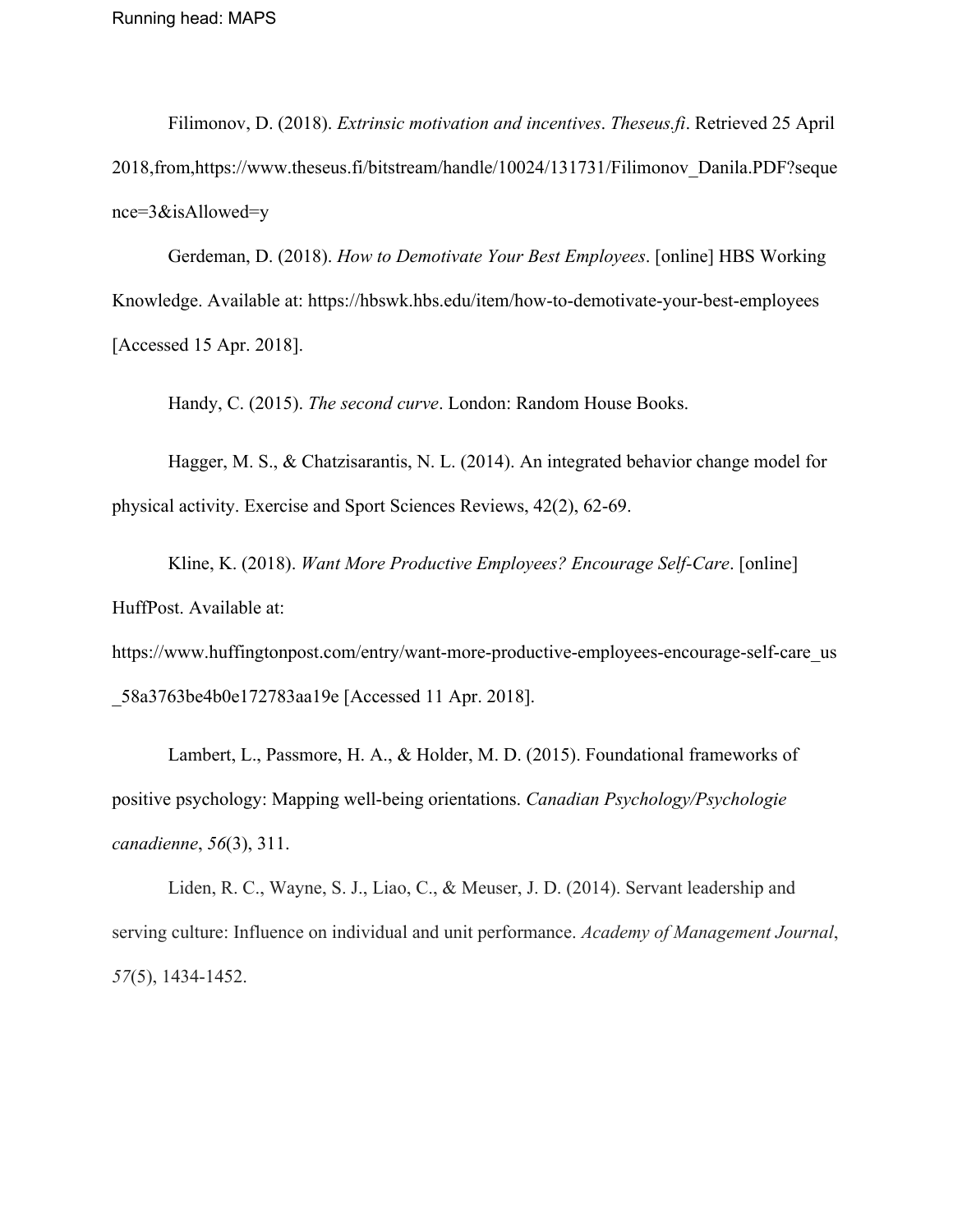Mujtaba BG, Cavico FJ. Corporate wellness programs: implementation challenges in the modern American workplace. International Journal of Health Policy and Management 2013; 1: 193–199.

Marcus, B. H., & Lewis, B. A. (2003). Physical Activity and the Stages of Motivational Readiness for Change Model. *President's Council on Physical Fitness and Sports Research Digest*.

Osilla, K. C., Van Busum, K., Schnyer, C., Larkin, J. W., Eibner, C., & Mattke, S.

(2012). Systematic review of the impact of worksite wellness programs. *The American journal of managed care*, *18*(2), e68-81.

Parks, K. M., & Steelman, L. A. (2008). Organizational wellness programs: a meta-analysis.

Ripke, W. Corporate Fitness Programs.

Reilly, R. (2018). *Five Ways to Improve Employee Engagement Now*. [online] Gallup.com. Available at:

http://www.gallup.com/workplace/231581/five-ways-improve-employee-engagement.aspx?g\_so urce=WW

Pdhi.com. (2018). What is a Biometric Screening? | Wellness Platform. [online] Available at: https://www.pdhi.com/wellness-portal/what-is-a-biometric-screening/ [Accessed 22 Apr. 2018]